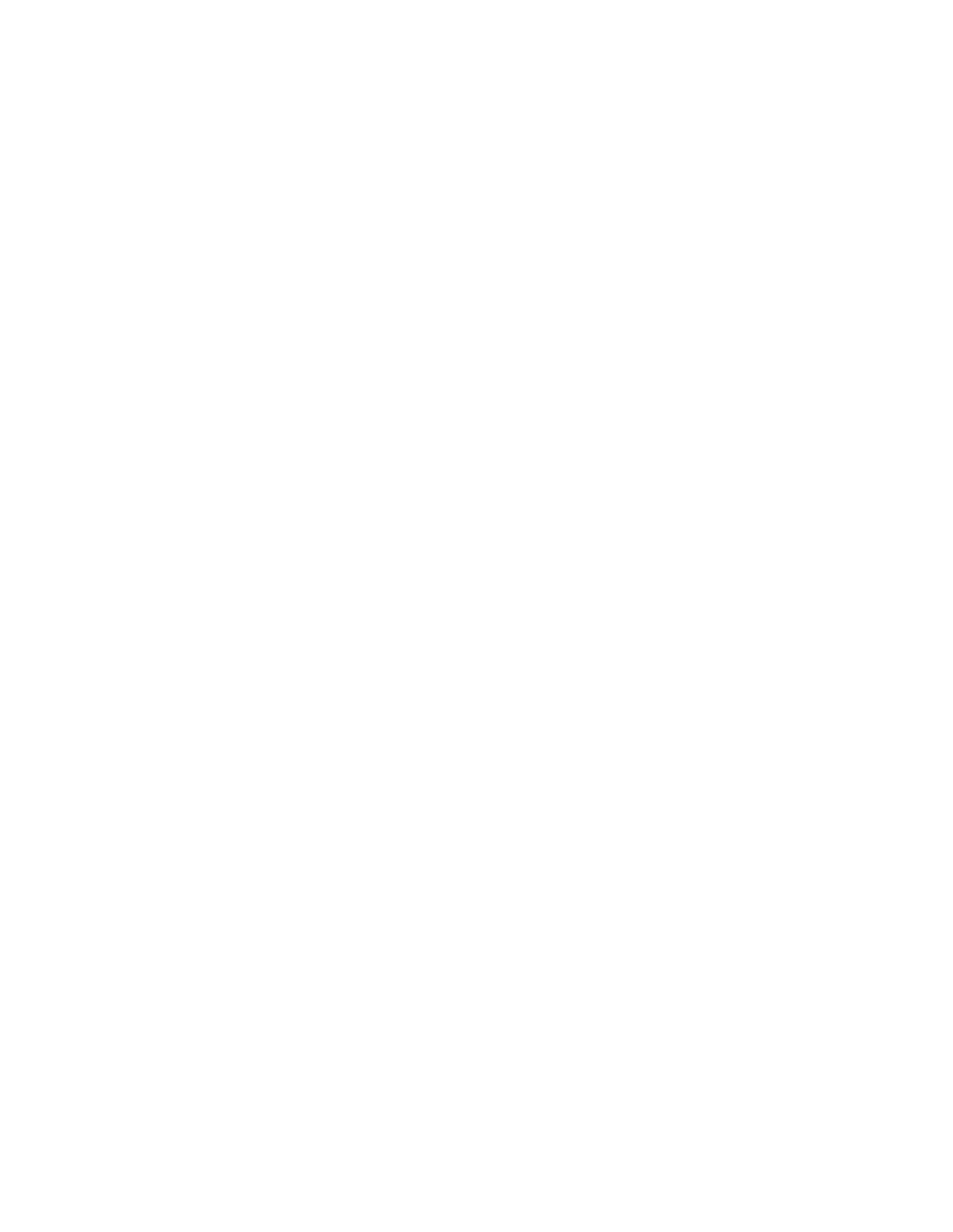### **TABLE OF CONTENTS**

| Page 1     |
|------------|
| Page 1     |
| Page 1     |
| Page 2     |
| Page 2     |
| Page 2     |
| Page 3     |
| Page 3     |
| Page 4     |
| Page 4     |
| Page 4     |
| Page 5     |
| Page 5     |
| Page 5     |
| Page 6     |
| Page 6     |
| Page 6     |
| Page 6     |
| Page 6     |
| Page 7     |
| Page 7     |
| Page 7     |
| Page 7     |
| Page 7     |
| Page 8     |
| Page 9     |
| Page 10-11 |
| Page 12-13 |
| Page 14-15 |
| Page 16    |
| Page 17    |
| Page 17    |
| Page 17    |
|            |
|            |
|            |
|            |
|            |
|            |
| Insert     |
| Insert     |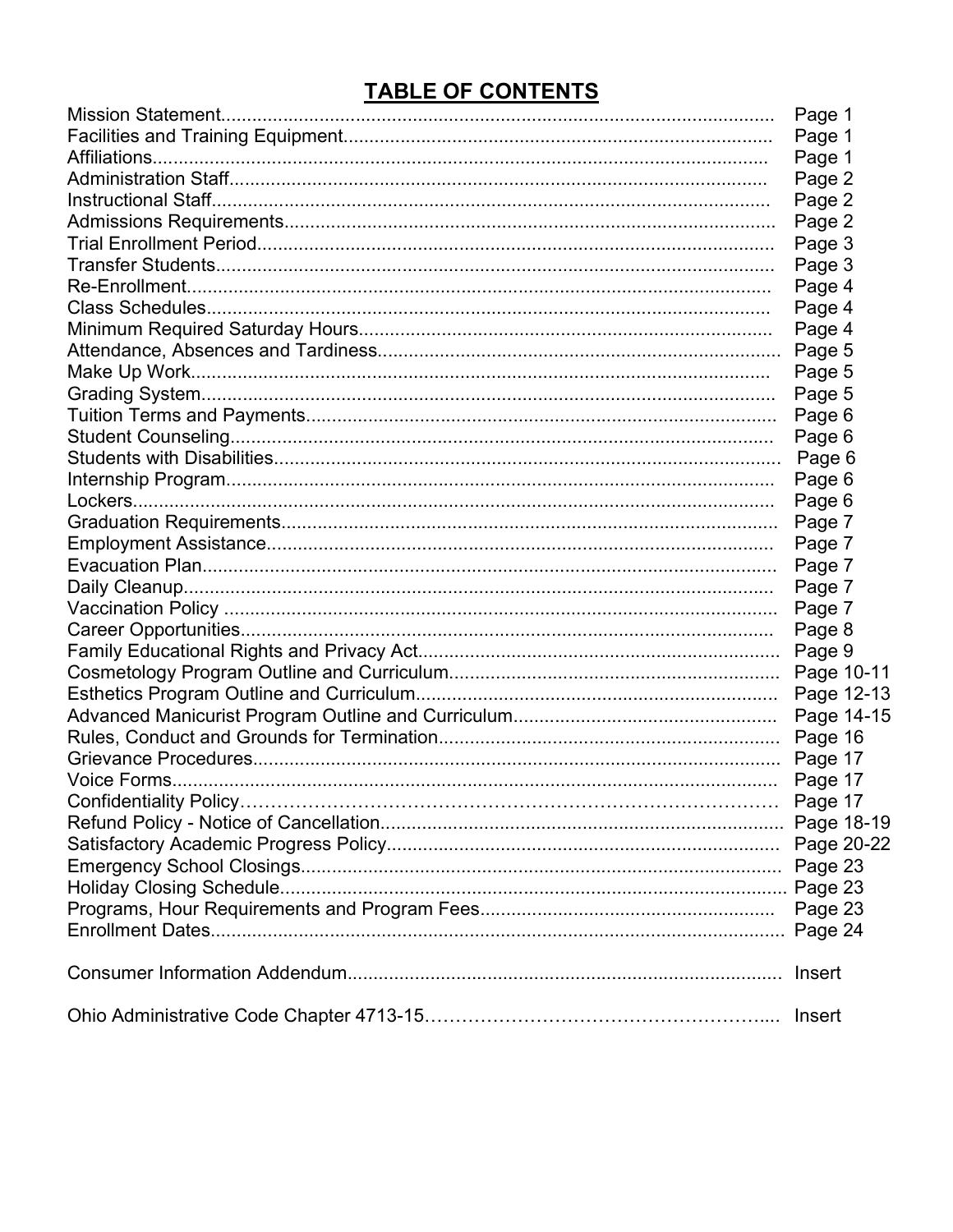### MISSION STATEMENT

Our mission is to provide the finest quality education available and to prepare our graduates for licensure as well as forming a successful career in the cosmetology industry.

# National Beauty College

…was established in 1955 and has been in continuous operation since that date. We pride ourselves on being a dependable and well established school that offers a quality<br>cosmetology education. Cosmetology, Esthetics and Manicuring can be rewarding Cosmetology, Esthetics and Manicuring can be rewarding professions, both in personal satisfaction and potential earnings.

Our qualified instructors and the customers we serve give each student the practical, handson training that ensures they have confidence needed to succeed in the beauty industry. We have made a long term commitment to contribute to the economy and quality of life in our community by our prices, services, and outreach programs we offer.

### FACILITIES AND TRAINING EQUIPMENT

Theory / Practical Classrooms **Student Break Area**<br>Administrative Offices Administrative Offices Instructor Office **Acception & Reception & Retail Staff Break Room** New York Care Area **Hair Care Area** 

Lower Level - 7900 sq. ft. Upper Level - 9200 sq. ft.

Student Salon Classroom Nail Care Area Skin Care Area Theory/Practical Classrooms

Equipment available for training includes work stations and mirrors, shampoo bowls, shampoo, styling and dryer chairs, manicure tables, pedicure stations, facial and massage beds, towel warmers, steamers, magnifying lamps, infra-red light units, waxing units, paraffin wax units, wig dryer, tables and chairs.

### AFFILIATIONS

| <b>Licensed by: Ohio State Cosmetology and Barber Board</b>              |
|--------------------------------------------------------------------------|
| 1929 Gateway Circle, Grove City, OH 43123                                |
| (614) 466-3834                                                           |
| Accredited by: National Accrediting Commission of Career Arts & Sciences |
| 3015 Colvin St Alexandria, VA 22314                                      |
| (703) 600-7600                                                           |
| Governed by: U.S. Department of Education                                |
|                                                                          |
| <b>Member of:</b> American Association of Cosmetology Schools            |
|                                                                          |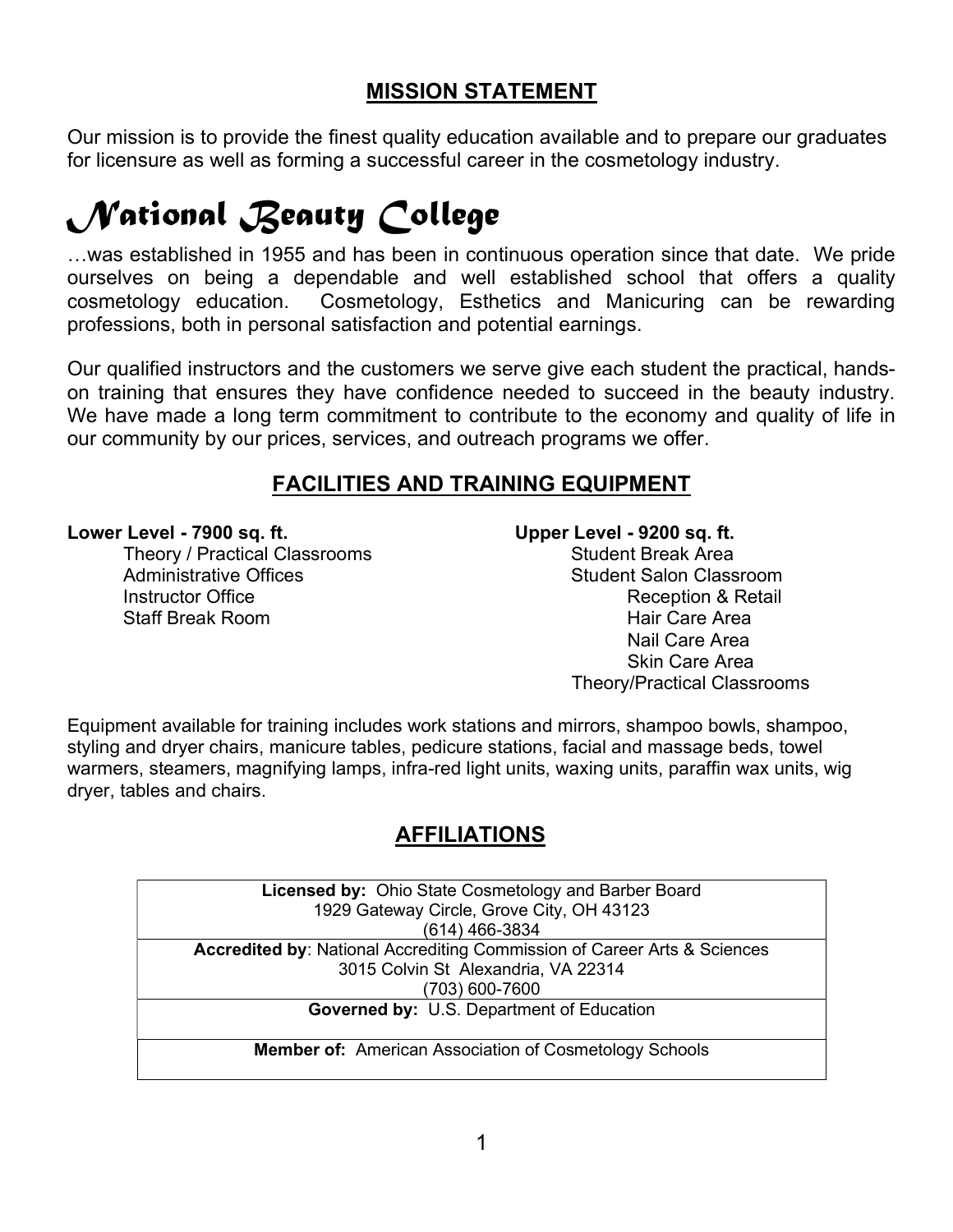### ADMINISTRATION STAFF

National Beauty Systems, Inc – Owner Cheryl Hall – Administrator<br>Dana Yerkey – Admissions/Financial Aid Carolynn Snyder – Manager Dana Yerkey – Admissions/Financial Aid Carolynn Snyder – Manager Kristin Worley – Director/Financial Aid Jodie Bragg – Continuing Education Coordinator

### INSTRUCTIONAL STAFF

 All teaching staff hold a current instructor's license from the Ohio State Cosmetology and Barber Board. All licensed instructors must have 12 hours per year of continuing education classes, including a minimum of four hours in teaching methodology.

Valerie Amicone **Lori Hawkins** Jodie Bragg **Lori Hawkins**  Ashley Hershberger Christina Lagodich Meena Pawa Carolynn Snyder **Patricia Turk Carolynn Snyder** Patricia Turk **Debra Turkali-Hurtt** 

### ADMISSIONS REQUIREMENTS

Enrollment, instructional and graduation policies of this school do not discriminate on the basis of sex, age, race, color, religion, ethnic origin, sexual orientation, or gender identity. We do not recruit students already attending or enrolled at another school offering a similar program of study. The school reserves the right to refuse admission to any person who shows an inability or unwillingness to successfully complete the program and gain employment in the field of cosmetology.

Prospective students may enroll for classes up to the week prior to the start date of that class.

Requirements:

- Interview with the school and receive a school tour.
- **Complete an Enrollment Application.**
- Provide a valid high school diploma, high school transcripts showing a graduation date, GED certificate, a parent certified diploma or transcripts if home schooled. For students who completed secondary education in a foreign country, a copy of the "secondary school leaving certificate" or other similar document, translated into English and certified to be equivalent to a United States high school education. GED certificates from the state of Ohio can be requested online at www.education.ohio.gov.
- Provide a current photo ID with proof of age (driver's license, state issued ID, passport, etc)
- Set up payment arrangements through financial aid, a monthly payment plan, or a combination of both.
- Notify the school of the planned program, schedule, and enrollment date.

Students meeting the above requirements will be accepted into the school's Trial Enrollment Period for their chosen program and enrollment date. The trial enrollment period does not apply to transfer or re-entry students for any program. Students will then schedule a time to sign their Enrollment Agreement and pay the \$100.00 non-refundable application fee. A student must then successfully complete the Trial Enrollment Period and be accepted by the school as a regular student.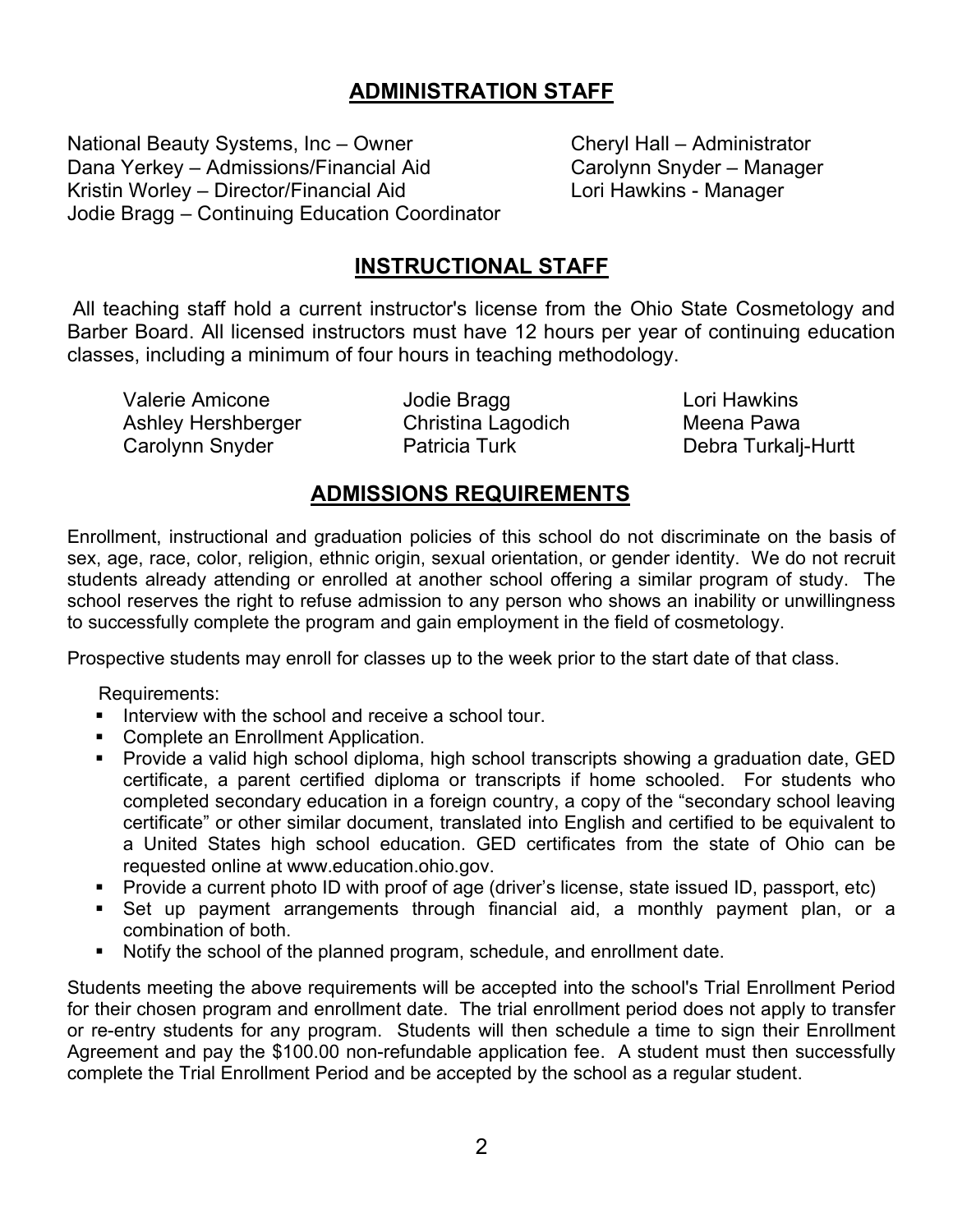### TRIAL ENROLLMENT PERIOD

All students (except for transfer or re-entry students) in all programs begin with a trial period of enrollment. This is to ensure that all students enrolling in our school have an opportunity to experience what their training will be like, and if it will be manageable with their jobs and/or family obligations. In the trial period students will review the school's policies, finalize financial aid, meet staff members and current students, engage in classroom activities, and interact with clients on the clinic floor. The trial period will also show National Beauty College staff members that the prospective students demonstrate the ability to successfully complete their training and gain employment in the cosmetology field. Staff members will be looking for good attendance (85% or higher), participation in class activities, a positive and enthusiastic attitude toward the school and the training offered, and the ability to follow all the school's rules of conduct.

The trial enrollment period is two weeks regardless of program or schedule.

On the last day of the trial enrollment period the students will make their decision whether or not they wish to continue with their program. If a student does not wish to continue with the training he/she will have no further financial obligation, and the school will retain the \$100.00 non-refundable application fee. If the student chooses to continue with his/her program the contract will be finalized at this time.

Also, at this time the National Beauty College staff will make a decision based on the above criteria as to whether the student will be a good candidate for our training program, and each prospective student's performance will be discussed individually with them on that day. If it is then determined the student is to remain in the program he/she will be considered a regular student.

No student will be eligible for financial aid until he/she is a regular student. Should a student choose to withdraw from school after becoming a regular student he/she will follow the withdrawal procedure covered in the school's catalog and on the student's enrollment agreement.

### TRANSFER STUDENTS

Students who have attended another cosmetology school and wish to transfer hours must meet all the admissions requirements stated on page 2 as well as the following:

- Complete a Request for Transfer of Clock Hours form with our admissions representative. The school cannot enroll any transfer student until the official breakdown of hours has been received from the Ohio State Cosmetology and Barber Board.
- Submit a breakdown of theory and practical grades, by subject, from the previous school, or pay a \$150.00 Transfer Evaluation Fee for theory and practical evaluations to be completed prior to enrollment.
- This school reserves the right to refuse acceptance of any hours of a transferring student. We do not enroll any transfer students for less than 300 hours for the cosmetology program, and 100 hours for the esthetics or advanced manicurist program.
- **Transfer hours accepted are counted as both attempted and completed and are applied to** your total hours upon completion of the program.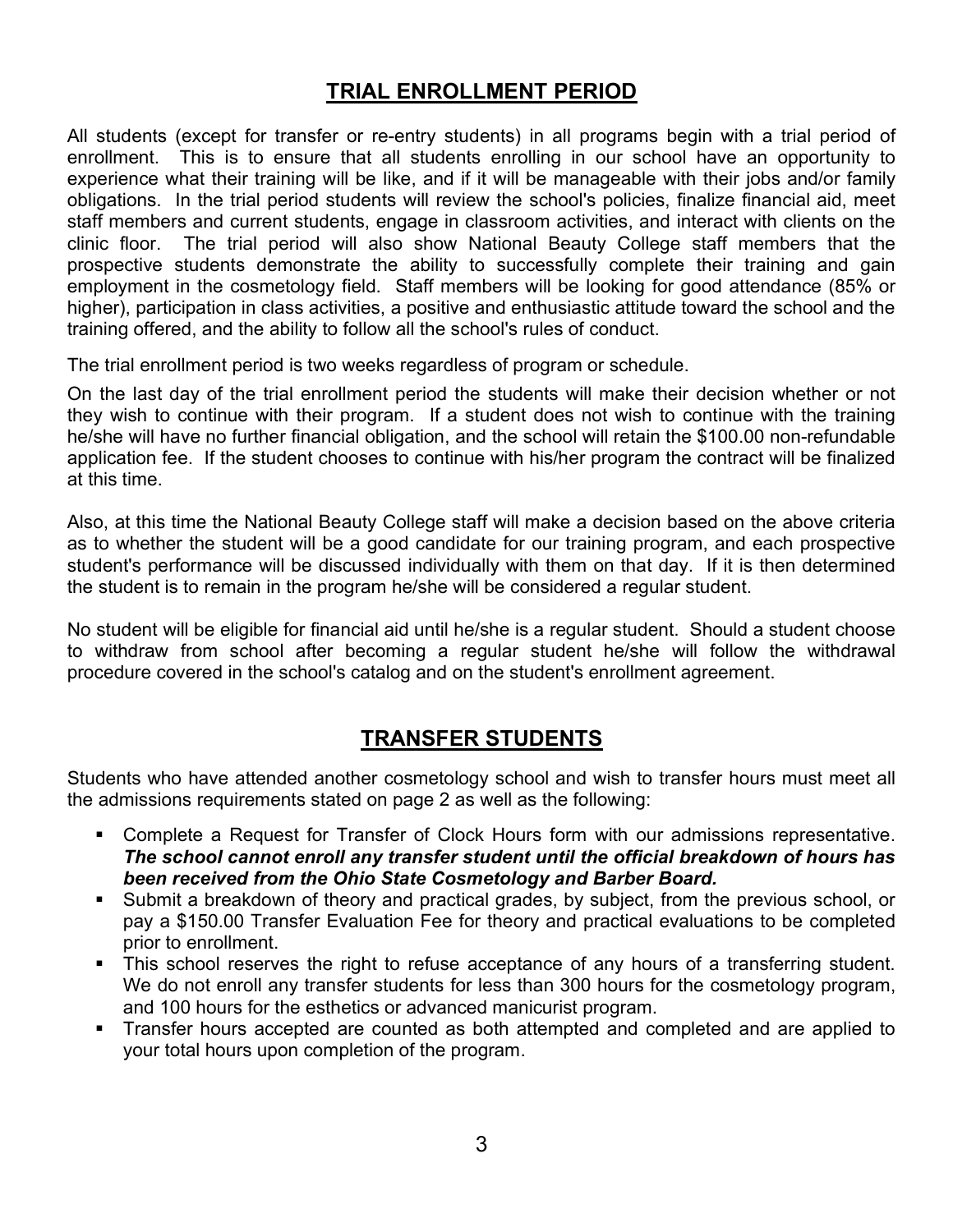### RE-ENROLLMENT

Students may re-enroll at the sole discretion of the school. Any student who wishes to re-enroll must complete the following:

- Complete an updated Enrollment Application.
- The student must have been making payments toward any balance owed to the school.
- Set up payment arrangements through financial aid, a monthly payment plan or a combination of both.

A student who has been accepted for re-enrollment will be notified of when he/she may start and the charges for completing the program. A \$100.00 non-refundable application fee will be due prior to starting class.

### CLASS SCHEDULES

### PART DAY SCHEDULE - 20 HOURS PER WEEK

Level 1: Monday through Friday, 9:30 am - 1:30 pm.

Level 2: Monday through Saturday - flexible hours totaling 20 per week

### FULL DAY SCHEDULE - 37.50 HOURS PER WEEK

Level 2: Monday through Saturday - flexible hours totaling 37.50 per week

The full day schedule is only available to Level 2 students. Once a student has completed Level 1 classes, he/she may request a schedule change to a full day schedule. An amendment to the contract will be completed and will include a new scheduled completion date.

Level 2 students are not required to take a lunch break, however, any time the student is unavailable to perform services in the student salon or attend class, he/she must be clocked out. Students are allowed occasional breaks of a few minutes, but must remain in the building or be visible at the outside break area.

Ohio State Board regulations require that students be actively engaged in school-related activities while on the clock. Level 2 students who do not have a client or are not in class must be actively engaged by working on another student, manikin head, study guide or other written work, reading textbook or industry magazines, watching cosmetology related videos, etc. or the student will be clocked out.

### MINIMUM REQUIRED SATURDAY HOURS

All students must attend a minimum of the following Saturday hours during their training and prior to graduation. These Saturday hours are included in your contracted hours. Required Saturday hours begin accumulating at Level 2. Transfer students will be required to complete Saturday hours equal to 10% of their contracted hours, not to exceed the minimum hours required for the program.

| Cosmetology                | 100.00 Hrs |  |
|----------------------------|------------|--|
| Esthetician                | 45.00 Hrs  |  |
| <b>Advanced Manicurist</b> | 30.00 Hrs  |  |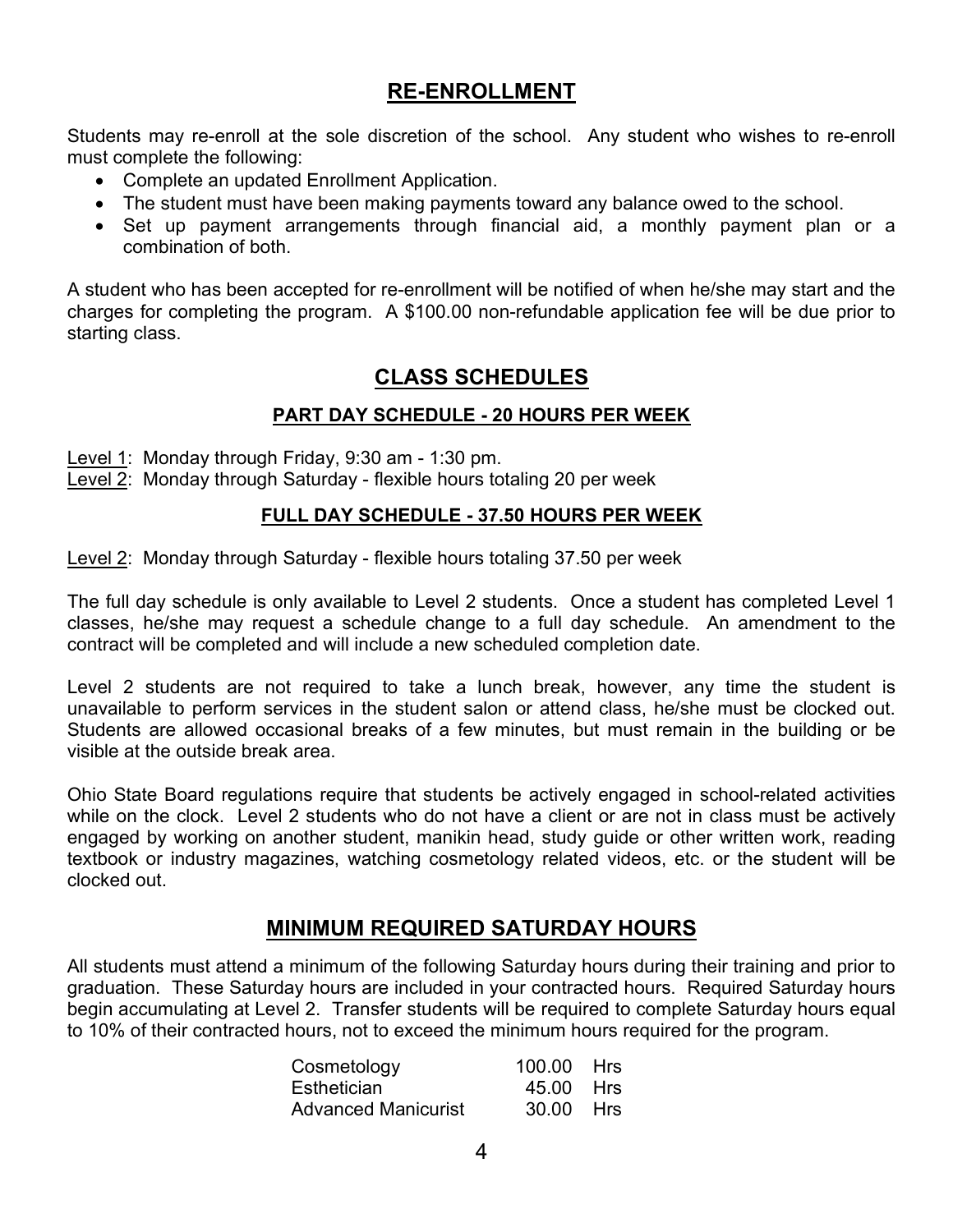### ATTENDANCE, ABSENCES AND TARDINESS

A student who is unable to perform ALL services for his/her contracted program will not be allowed to attend school. (Please refer to the Enrollment Guide for Leave of Absence policy.)

An attendance report will be given monthly to notify students of cumulative hours, attendance percentage and Saturday hour attendance. Cumulative attendance percentage must be at least 85% to complete by your maximum time frame. All absences are considered unexcused. If you fail to complete the graduation requirements by the maximum time frame date (figured when your scheduled hours reach 117% of your contracted hours), your training will be terminated. To complete your program, you may apply for re-enrollment (see terms of re-enrollment on page 4).

Students will only receive hours they have attended, not hours scheduled. Hours are earned in/rounded to ¼ hour increments.

Students in Level 1 classes may not receive services on the student salon floor during class time, even if clocked out.

### MAKE UP WORK

It is the responsibility of the student to complete any work missed because of absences/tardiness. Since much of your training is hands-on through demonstrations and practical applications it may not be possible to make up missed work. Any assignments not made up will be marked as a 0% and may affect your overall grade. Students who are tardy to classes may be required to do bookwork if practical work has already started. All required classes must be passed with at least a 75% in both theory and practical. Students are not able to move to the student salon floor until they have passed all Level 1 classes. Completed class subjects may have to be repeated depending on the schedule.

### GRADING SYSTEM

The following factors will be measured to determine academic progress in all programs:

1. Theory - test scores, written assignments and projects

2. Practical - hands-on demonstration of skills, techniques and procedures

The following grading scale is used for all programs:

| $95\% - 100\%$ | А | Excellent      |
|----------------|---|----------------|
| $85\% - 94\%$  | B | Above Average  |
| 75% - 84%      |   | Satisfactory   |
| Below 75%      |   | Unsatisfactory |

Please refer to the school's Satisfactory Academic Progress Policy in the Enrollment Guide for all grading policies and procedures and evaluation schedules.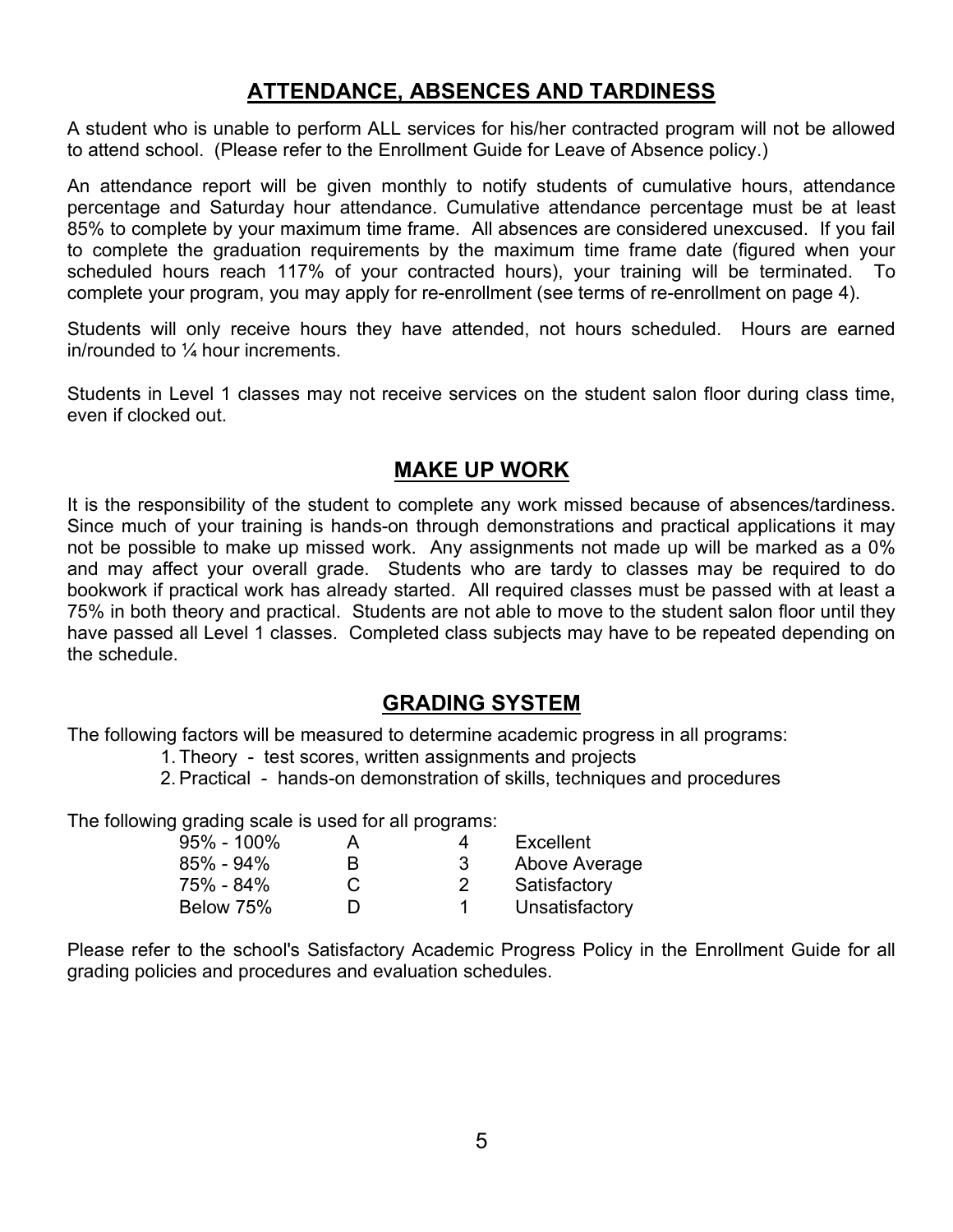### TUITION TERMS AND PAYMENTS

Title IV financial aid is available for the Cosmetology and Esthetics programs, to those who qualify. The school participates in the Federal Pell Grant and Federal Direct Loans programs. To apply for financial aid, you must complete your FAFSA online at www.fafsa.gov, and include our school code 011744. Students whose financial aid does not cover the entire cost of their program, and students who do not apply for financial aid will be placed on a monthly payment plan with student supplies and first month's tuition due at the end of the trial enrollment period. Monthly tuition payments are due by the last business day of each month. All contracted costs must be paid by the completion of your program. No hours/transcripts will be released if there is a debt owed to the school.

### STUDENT COUNSELING

Students can make an appointment with any staff member for a private conference to discuss problems that might affect their schooling or future employment. These consultations will be on a one-on-one basis if needed or requested. Staff can help with referrals to agencies that may be able to assist the students with specific problems.

### STUDENTS WITH DISABILITIES

The school does not maintain special facilities directly related to students with disabilities. However, reasonable accommodations will be made by the school for individuals who request accommodations in writing. The school has the right to determine whether an accommodation is reasonable. The school also has the right to request medical documentation for the accommodation. Students who have a learning disability and will require accommodations for the written portion of their state board exam must have an Individualized Education Plan (IEP) or an evaluation from the Bureau of Vocational Rehabilitation, indicating the necessity of the accommodation.

### INTERNSHIP PROGRAM

The internship program allows students, under the supervision of licensed professionals, to assist with services on clients in participating licensed salons. To participate in the internship program, students must have and maintain a minimum of 90% cumulative attendance, have completed at least 1050 hours Cosmetology, 420 hours Esthetics, 210 hours Advanced Manicurist and must be meeting all the requirements for Satisfactory Academic Progress as of their most recent evaluation. Students may earn a maximum of the following hours by interning: Cosmetology - 150, Esthetics - 60, Advanced Manicurist - 30. Students may intern on Saturdays once the required Saturday hours for the school have been met. Students may not begin interning once they have less than 100 hours remaining.

### LOCKERS

Lockers are the property of National Beauty College. Lockers and their contents are always subject to random search without regard to whether there is a suspicion that contents contain evidence of violation of a criminal statute and/or any school policies, rules or regulations. Any items left in lockers over 30 days from the last date of attendance or end of an approved Leave of Absence become the property of the school without compensation to the student.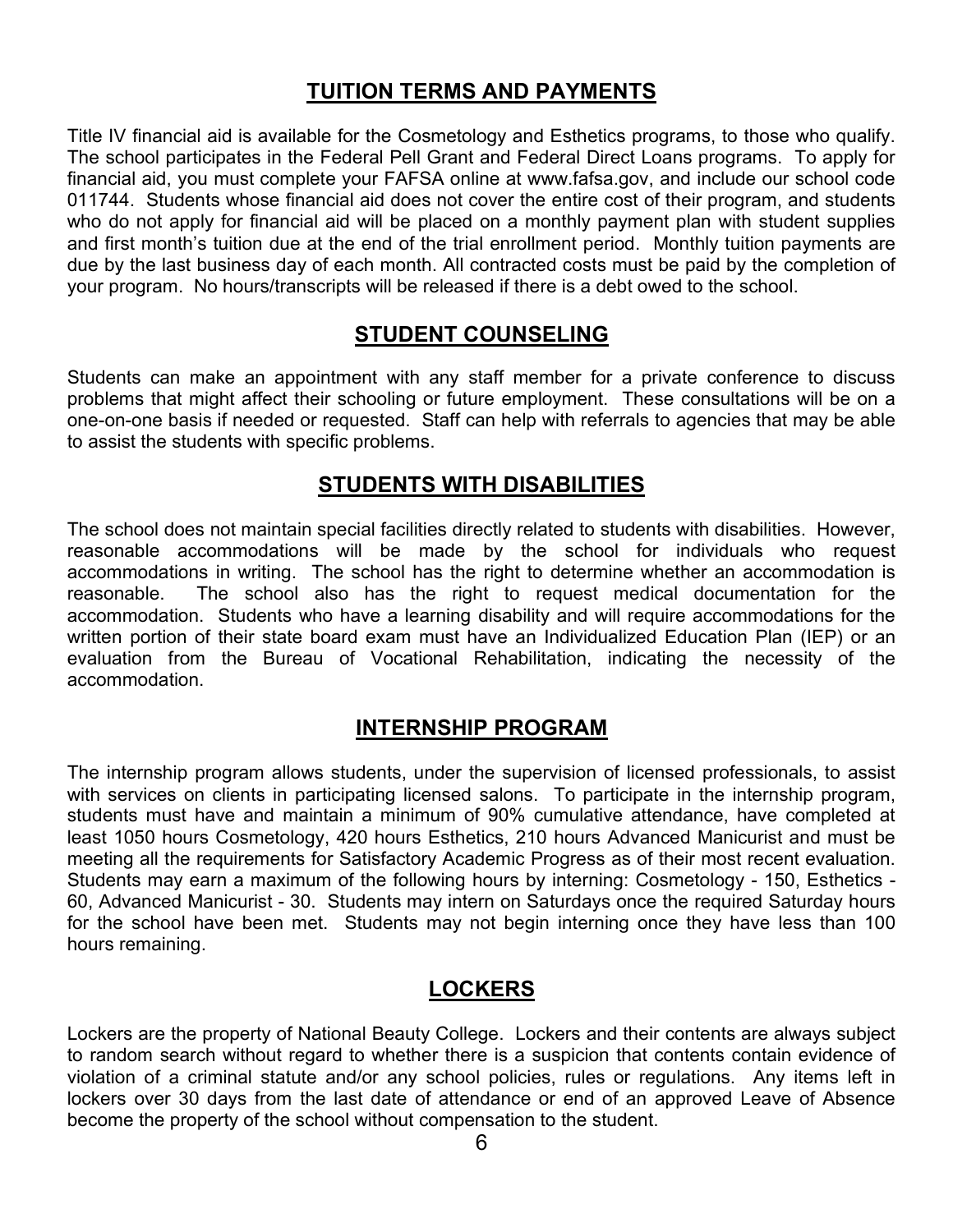### GRADUATION REQUIREMENTS

These requirements apply to all programs in the school:

- 1. Complete the contracted clock hours.
- 2. Complete the required Saturday hours for the contracted program.
- 3. Pass all required classes (minimum of 75%) for the contracted program.
- 4. Complete Level 2 assignment sheets.

If the student has attended the contracted clock hours but has not met the other graduation requirements, he/she will have to complete additional hours to graduate. A diploma will be issued when a student completes all graduation requirements and is paid in full.

### EMPLOYMENT ASSISTANCE

Employment is based on the graduate's personality, attendance, punctuality, technical skills and professional appearance, as well as current demand in the field; therefore, employment cannot be guaranteed. There is no charge for any employment assistance we offer to the students. Employment services include the following:

- $\triangleright$  Visits from salon representatives to speak to the students.
- Job Placement Coordinators on staff to monitor graduate's employment and assist students who are nearing graduation.
- $\triangleright$  A job opportunity display board updated monthly and available for all students and graduates to view at any time.
- Internship program that students may qualify to participate in.
- $\triangleright$  Classes on job search skills including ethics, resume writing and interviewing skills.

### EVACUATION PLAN

Diagrams are posted in each area and classroom of the school which will guide you to safety in the case of emergencies. Familiarize yourself with doors, exits and severe weather evacuation areas.

In the event an evacuation is necessary, remain calm, quiet and assembled and proceed to the nearest exit. To allow access to emergency personal and account for students, staff and customers, a centralized meeting place has been established the rear (east) parking lot of the building. Severe weather conditions may result in the need to take shelter. Shelter areas are located on the west side of the bottom level of the building.

### VACCINATION POLICY

This school does not have a requirement for student vaccinations.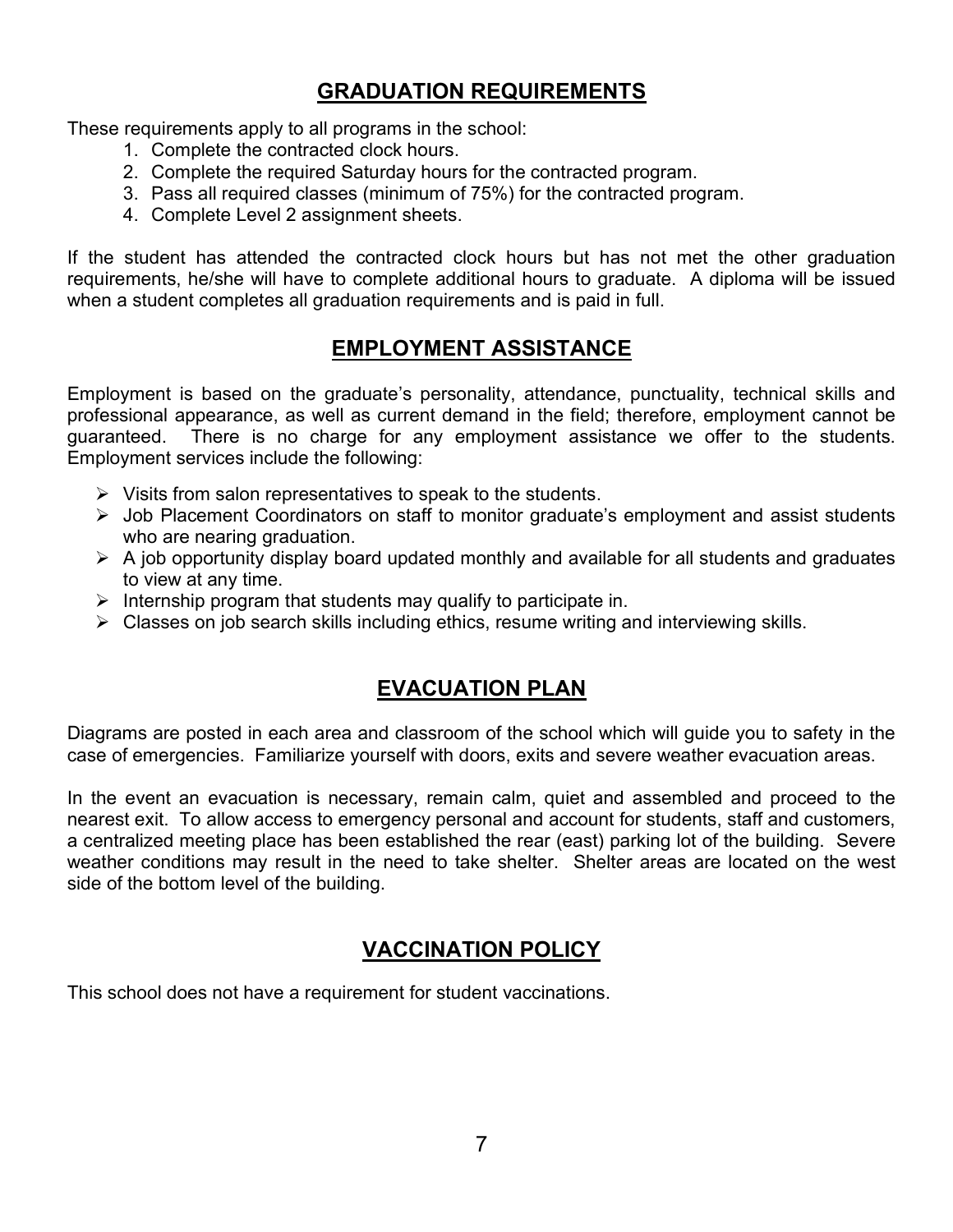### CAREER OPPORTUNITIES FOR COSMETOLOGISTS

#### Standard Occupational Classification Codes Listed (as applicable)

Licensed Cosmetologists (39-5012) Licensed Cosmetology Instructors

Hair Stylist Theory Instructor **Color Specialist** Color Specialist Color Specialist Ethnic Hair Specialist **Private Schools (25-1194)** Skin Care Specialist (39-5094) Theory Instructor Make Up Artist (39-5091) Clinic Instructor **Cutting Specialist** Cutting Supervisor Platform Artist **Administration Administration** Nail Care Specialist (39-5092) Director Salon Manager Salon Manager School Owner Salon Owner **Salon Owner** Cutside of the school or salon

Opportunities in the Practical Field Opportunities in the Educational Field

Work in full service salons Vocational Schools (25-2032) State Board Inspector Educators for Manufacturers Instructor Training Platform Artist

### CAREER OPPORTUNITIES FOR ADVANCED MANICURISTS

Work in a Nail Salon **Private Schools** Work in a full service salon Nail Theory Instructor Natural Manicures & Pedicures Nature Nail Clinic Instructor Spa Manicures & Pedicures **Administration** Artificial Nail Specialist **Director** Director Nail Artist Nail Artist School Owner Nail Salon Manager **National Salon Manager** Cutside of the school or salon

Opportunities in the Practical Field Opportunities in the Educational Field

Licensed Manicurist (39-5092) Licensed Manicurist Instructors (25-1194)

Nail Salon Owner **National Salon Owner Educators for Manufacturers** Nail Instructor Training

Show Demonstrators

### CAREER OPPORTUNITIES FOR ESTHETICIANS

Opportunities in the Practical Field Opportunities in the Educational Field

Work in Full service salon New York in Schools Work in a day spa Solution of the Skin Care Theory Instructor Work at Make Up Counters **Skin Care Clinic Instructors** Skin Care Clinic Instructors Corrective Skin/Facial Specialists **Administration**  Hair Removal Specialists Director Therapeutic Body Treatment Specialist School Owner Make Up Artist (39-5091) Outside of the School or Salon Esthetics Salon Manager **Exercise Educators for Manufacturers** Esthetics Salon Owner Skin Instructor Training

 Licensed Estheticians (39-5094) Licensed Esthetics Instructors (25-1194) Show Demonstrators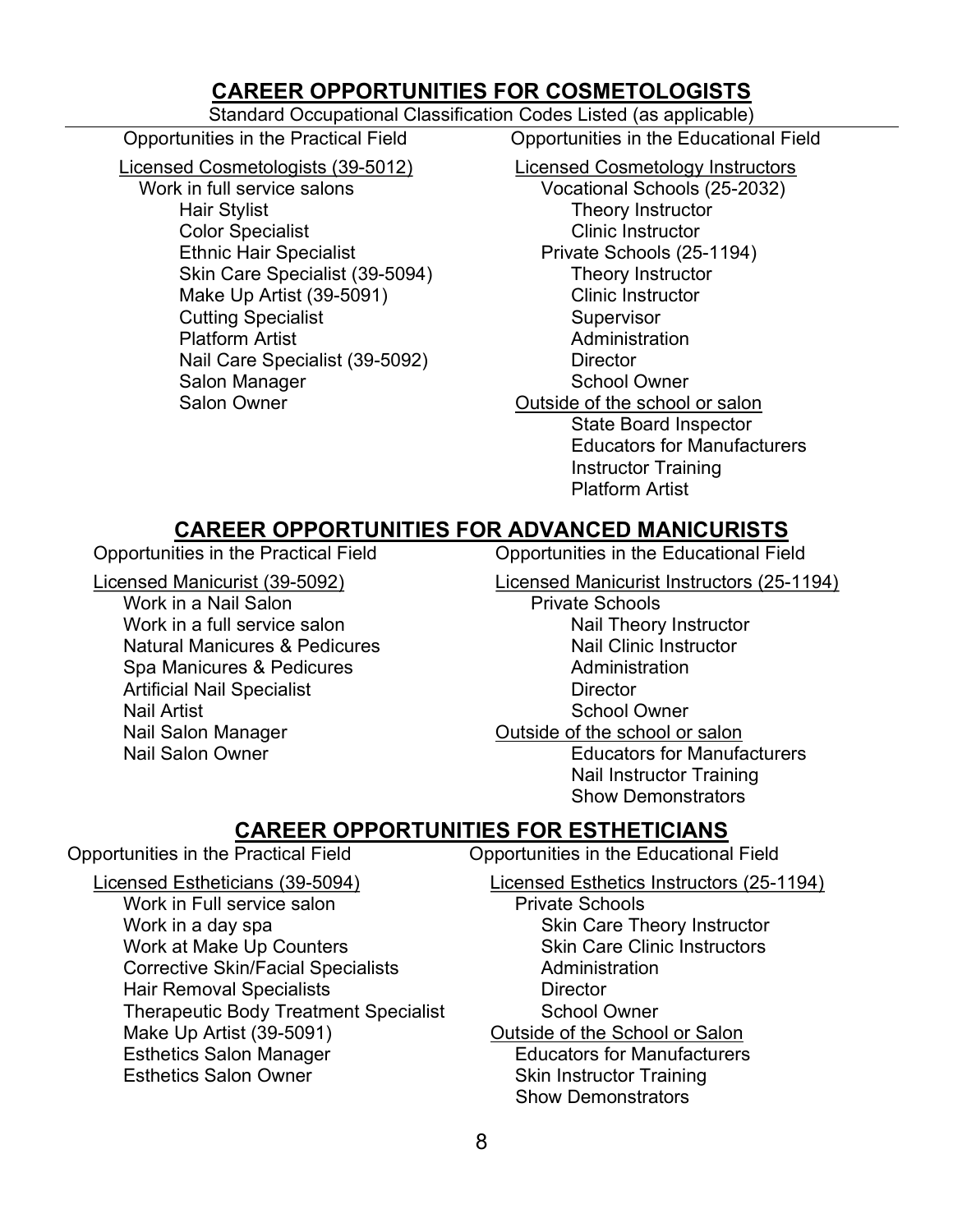### FAMILY EDUCATIONAL RIGHTS AND PRIVACY ACT

The Family Educational Rights and Privacy Act (FERPA) is a Federal law that protects the privacy of student education records. The law applies to all schools that receive funds under an applicable program of the US Department of Education.

FERPA gives parents/guardians of a dependent minor certain rights with respect to their children's education records. These rights transfer to the student when they reach the age of 18 or attends a school beyond the high school level. Students to whom the rights have transferred are "eligible students."

- Parents/guardians of a dependent minor or eligible students have the right to inspect and review the student's education records maintained by the school. Schools are not required to provide copies of records unless, for reasons such as area distance, it is impossible for parents/guardians of dependent minors or eligible students to review the records. The school may charge a fee of .25 for each page of copies made.
- Parents/guardians of a dependent minor or eligible students have the right to request that a school correct records which they believe to be inaccurate or misleading. If the school decides not to amend the record, the parent/guardian of a dependent minor or eligible student has the right to a formal hearing. After the hearing, and the school still decides not to amend the record, the parent/guardian of a dependent minor or eligible student has the right to place statement with the record setting forth their view about the contesting information.
- Generally, schools must have written permission from the parent/guardian of a dependent minor or eligible student in order to release any information from a student's education record. However, FERPA allows schools to disclose those records, without consent, to the following parties or under the following conditions:
	- o School officials with legitimate educational interest;
	- o Other schools to which a student is transferring;
	- o Specified officials for audit or evaluation purposes;
	- $\circ$  Appropriate parties in connection with financial aid to a student;
	- o Organizations conducting certain studies for or on behalf of the school;
	- o Accrediting organizations;
	- $\circ$  To comply with a judicial order or lawfully issued subpoena;
	- o Appropriate officials in cases of health and safety emergencies;
	- o State and local authorities, within a juvenile justice system, pursuant to specific State law.

Schools may disclose, without consent, 'directory' information such as a student's name, address, telephone number, date and place of birth, honors and awards, and dates of attendance. However, the school must tell parents/guardians of a dependent minor and eligible students about directory information and allow parents/guardians of a dependent minor and eligible students a reasonable amount of time to request that the school not disclose directory information about them. Schools must notify parents/guardians of a dependent minor and eligible students annually of their rights under FERPA. The actual means of notification (special letter, inclusion in a bulletin, student handbook, or newspaper article) is left to the discretion of the school.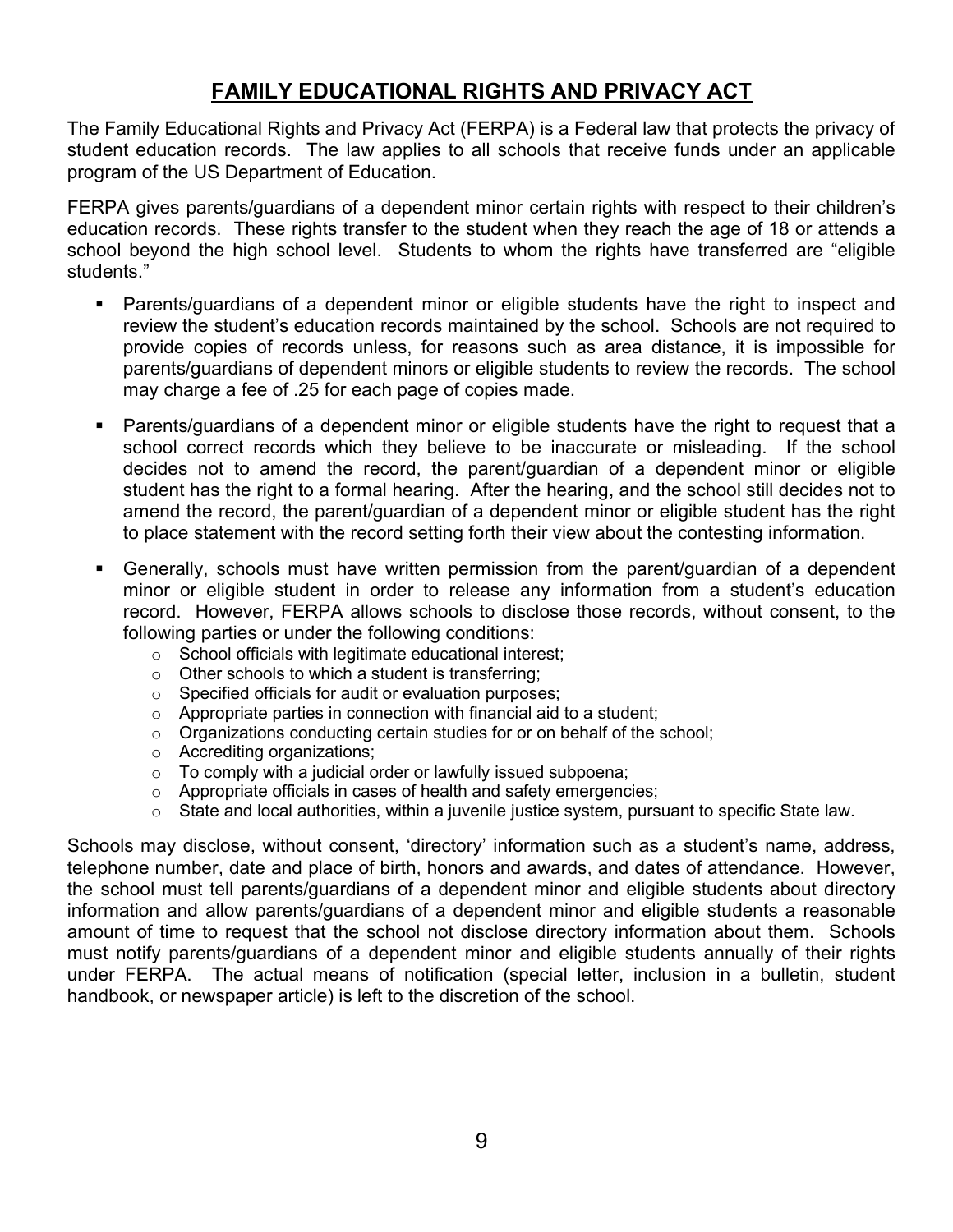### COSMETOLOGY PROGRAM OUTLINE

DESCRIPTION: The Cosmetology Program is designed to train the student in the basic manipulative skills, safety judgments, proper work habits, business skills and desirable attitudes necessary to obtain licensure and for competency in entry-level positions in Cosmetology or a related career field.

OBJECTIVES: Upon completion of the course requirements, a determined graduate will be able to:

- 1. Project a positive attitude and a sense of personal integrity and self confidence.
- 2. Project professionalism, visual poise and proper grooming.
- 3. Communicate effectively and interact appropriately with co-workers, management and clients.
- 4. Respect the need to deliver a worthy service for value received in an employment environment.
- 5. Perform the basic manipulative skills in the areas of scalp and hair conditioning, hair styling, hair shaping, hair coloring, chemical texturizing, skin care and nail care.
- 6. Perform the basic analytical skills to advise clients in the total look concept.
- 7. Apply the theory, technical information and related matter to make sound judgments and decisions when performing procedures.

REFERENCES: A comprehensive library of references, periodicals, books, texts, and web-based materials are available to support and supplement the program of study. Students should avail themselves of the opportunity to use these extensive materials.

TEACHING AND LEARNING METHODS: The clock hour education is provided through a sequential set of learning steps which address specific tasks necessary for state board preparation, graduation and entry level job skills. Equipment, implements, supplies and products are comparable to those used in the industry. Each student will receive instruction that relates to the performance of useful, creative and productive career oriented activities. The program is presented through comprehensive lesson plans which reflect effective educational methods. Subjects are presented by means of discussion, question and answer, demonstrations, cooperative learning, problem solving, interactive lecture, individualized instruction. Audio-visual aids, guest speakers, field trips, projects, activities, experiments, presentations and other related learning methods are used in the program.

GRADING PROCEDURES: The qualitative element used to determine academic progress is a reasonable system of grades as determined by assigned theory learning. Students are assigned theory learning and a minimum number of practical experiences. Theory learning is evaluated during each unit of study. Practical assignments are evaluated as completed and counted toward course completion only when rated as satisfactory or better. Students must pass all required subject with a minimum of 75% in both the theory and practical grades. Students must make up failed or missed tests and incomplete assignments. The following grading scale is used for all programs:

| $95\% - 100\%$ | A |
|----------------|---|
| 85% - 94%      | B |
| 75% - 84%      | С |
| 74% and below  | D |

Excellent Above Average Satisfactory Unsatisfactory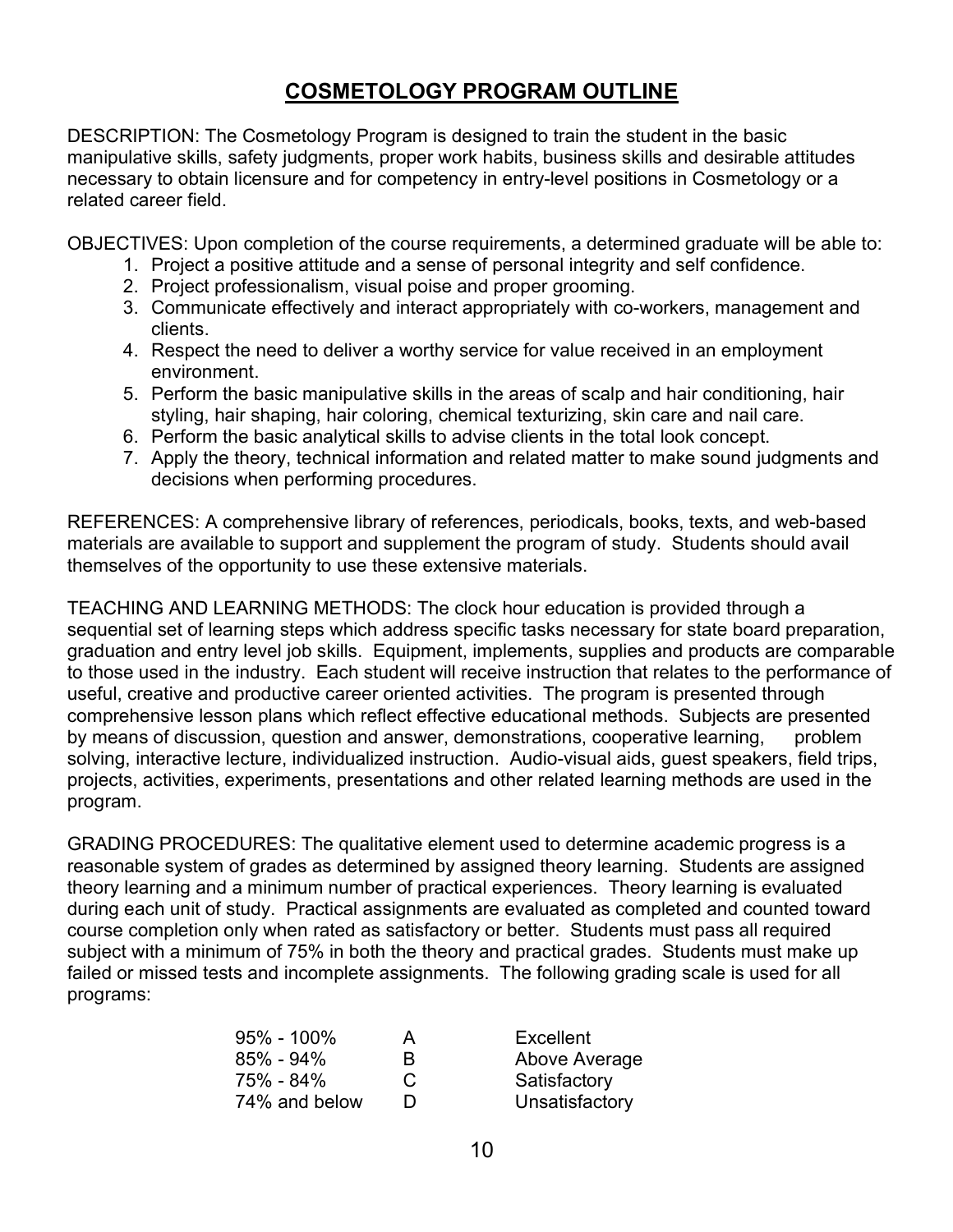## 1500 HOUR COSMETOLOGY CURRICULUM

| <b>SUBJECT AREA</b>                                                                                                                                                                                                                                                                                                                                                                                                                           | <b>CLINIC</b> | <b>THEORY</b>  |
|-----------------------------------------------------------------------------------------------------------------------------------------------------------------------------------------------------------------------------------------------------------------------------------------------------------------------------------------------------------------------------------------------------------------------------------------------|---------------|----------------|
| 1. Infection Control & Principles/Practices<br>Bacteriology                                                                                                                                                                                                                                                                                                                                                                                   | 30            | 15             |
| <b>Dispensary Requirements &amp; Operations</b><br>2. Properties of the Hair & Scalp<br>Trichology<br><b>Draping Techniques/Client Protection</b>                                                                                                                                                                                                                                                                                             | 60            | 30             |
| Shampoos/Rinses/Treatments<br>Disorders/Diseases/Conditions<br>Chemistry (Basics/pH)<br>3. Hair Procedures & Practices<br>Styling & Finishing (Roller Setting/Hair Molding)<br>Thermal Styling (Thermal Iron/Straightening/Blow-dry Techniques)<br>Formal Styling (Braiding/Wigs/Hair Pieces & Hair Additions)<br><b>Haircutting Basics</b>                                                                                                   | 230           | 115            |
| Haircutting Techniques & Tools (Shears/Razor/Texturizing/Clippers/Trimmers)<br>4. Chemical Procedures & Practices<br>Chemical Texturizing (Permanent Wave/Chemical Relaxers/Curl Re-forming/Corrections)                                                                                                                                                                                                                                      | 240           | 120            |
| Hair Coloring (Dimensional Coloring Techniques/Corrections)<br>5. Manicure & Pedicure Procedures & Practices<br>Structure of Nails (Anatomy of Bones, Skin and Muscles<br>Diseases/Disorders/Conditions                                                                                                                                                                                                                                       | 60            | 30             |
| <b>Basic Manicure and Pedicure</b><br>Manicure and Pedicure (Tools/Equipment)<br>Hand/Arm/Foot/Leg Massage<br>Artificial Nail Enhancements/Maintenance<br>6. Skin Care Procedures & Practices<br>Skin Theory (Anatomy of Skin/Body Systems/Cells/Tissues)<br>Diseases/Disorders/Conditions<br>Basic Facials (Techniques/Treatments/Hair Removal)<br>Relaxation Treatments/Health History<br>Electricity (Principles/Safety/Effects/Therapies) | 45            | 22.50          |
| 7. Artificial Lashes/Extensions                                                                                                                                                                                                                                                                                                                                                                                                               | 4             | $\overline{2}$ |
| 8. Facial Make-Up                                                                                                                                                                                                                                                                                                                                                                                                                             | 11            | 5.5            |
| <b>Brow Tinting</b><br>9. Salon Operations & Communication Skills<br>Salon Operation & Management (Sales/Consultation/Career Development/Professional Image)<br>Communication Skills (Listening Skills/Products & Service Education/Consultation)                                                                                                                                                                                             | 60            | 30             |
| 10. Cosmetology Laws & Rules<br>Ohio Administrative Code/Ohio Revised Code/Inspection & Enforcement<br><b>Continuing Education/Policies &amp; Procedures</b><br>Human Trafficking (1 hour)                                                                                                                                                                                                                                                    | 10            | 5              |
| <b>Minimum Total Hours</b>                                                                                                                                                                                                                                                                                                                                                                                                                    | 750           | 375            |
| <b>Flexible Learning Hours</b><br>New Student Orientation (School Policies/Procedures)<br>Employment Assistance (Professionalism, Resume Development/Interview Preparation/Job Search Skills)<br>Internship                                                                                                                                                                                                                                   |               | 375            |
| Additional Theory or Clinic Time in Subjects of Interest                                                                                                                                                                                                                                                                                                                                                                                      |               |                |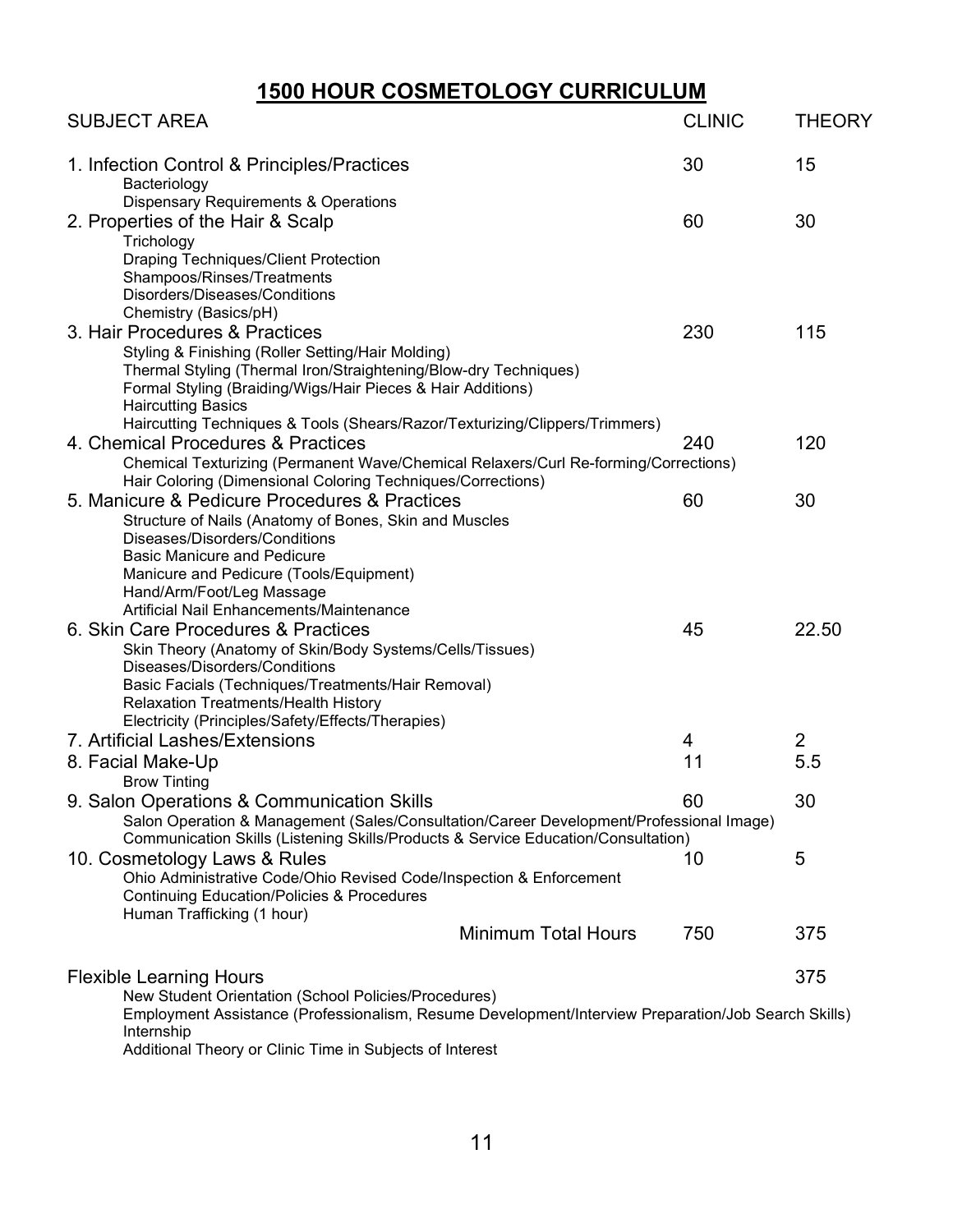### ESTHETICS PROGRAM OUTLINE

DESCRIPTION: The Esthetics Program is designed to train the student in the basic manipulative skills, safety judgments, proper work habits, business skills and desirable attitudes necessary to obtain licensure and for competency in entry-level positions in Esthetics or a related career field.

OBJECTIVES: Upon completion of the course requirements, a determined graduate will be able to:

- 1. Project a positive attitude and a sense of personal integrity and self confidence.
- 2. Project professionalism, visual poise and proper grooming.
- 3. Communicate effectively and interact appropriately with co-workers, management and clients.
- 4. Respect the need to deliver a worthy service for value received in an employment environment.
- 5. Perform the basic manipulative skills in the areas of skin analysis, basic and advanced facials, relaxation body massage, body treatments, hair removal, makeup application and brow design.
- 6. Apply the theory, technical information and related matter to make sound judgments and decisions when performing procedures.

REFERENCES: A comprehensive library of references, periodicals, books, texts, and web-based materials are available to support and supplement the program of study. Students should avail themselves of the opportunity to use these extensive materials.

TEACHING AND LEARNING METHODS: The clock hour education is provided through a sequential set of learning steps which address specific tasks necessary for state board preparation, graduation and entry level job skills. Equipment, implements, supplies and products are comparable to those used in the industry. Each student will receive instruction that relates to the performance of useful, creative and productive career oriented activities. The program is presented through comprehensive lesson plans which reflect effective educational methods. Subjects are presented by means of discussion, question and answer, demonstrations, cooperative learning, problem solving, interactive lecture, individualized instruction. Audio-visual aids, guest speakers, field trips, projects, activities, experiments, presentations and other related learning methods are used in the program.

GRADING PROCEDURES: The qualitative element used to determine academic progress is a reasonable system of grades as determined by assigned theory learning. Students are assigned theory learning and a minimum number of practical experiences. Theory learning is evaluated during each unit of study. Practical assignments are evaluated as completed and counted toward course completion only when rated as satisfactory or better. Students must pass all required subject with a minimum of 75% in both the theory and practical grades. Students must make up failed or missed tests and incomplete assignments. The following grading scale is used for all programs:

| $95\% - 100\%$ | A              | Excellent      |
|----------------|----------------|----------------|
| 85% - 94%      | R              | Above Average  |
| 75% - 84%      | C              | Satisfactory   |
| 74% and below  | $\blacksquare$ | Unsatisfactory |
|                |                |                |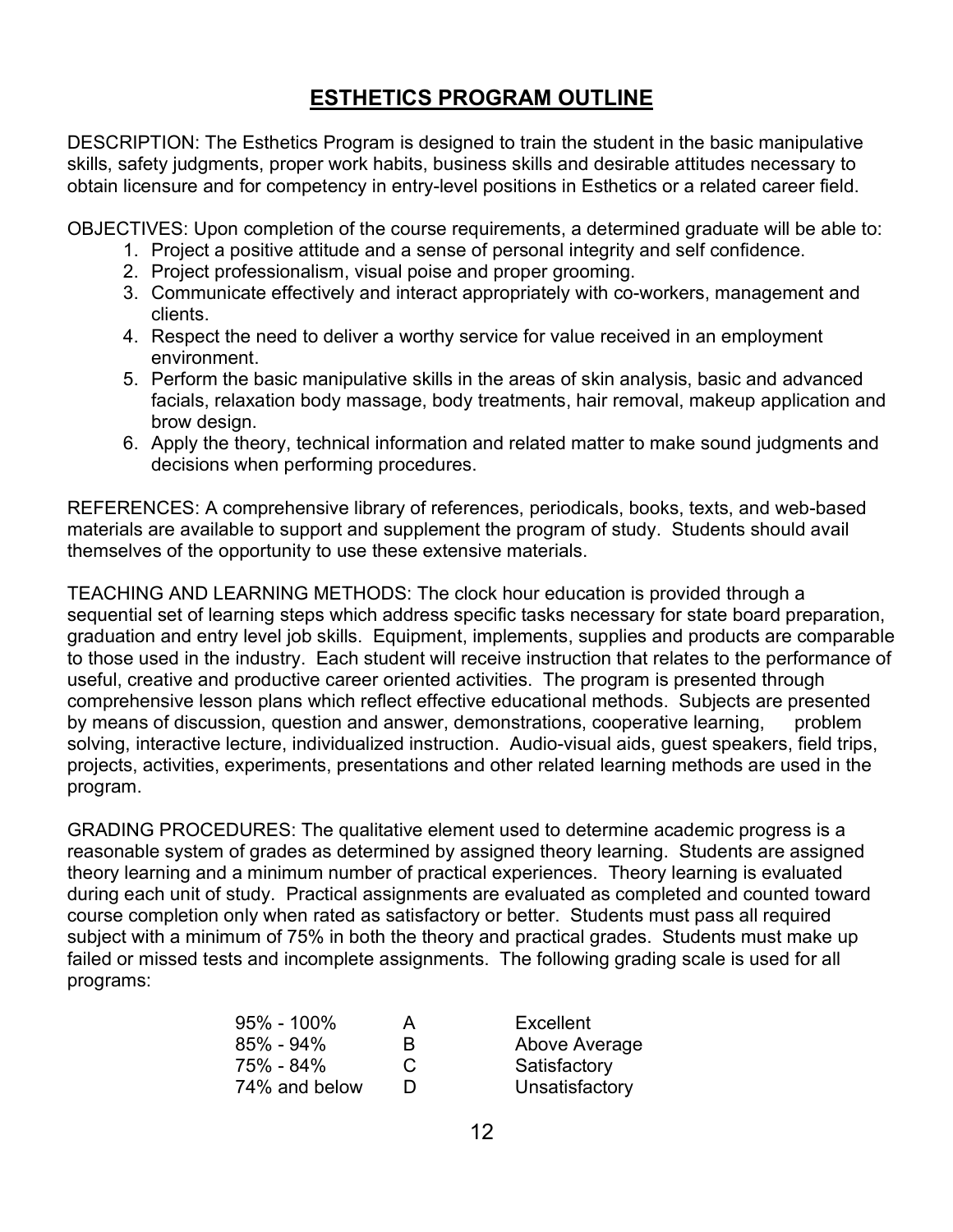## 600 HOUR ESTHETICS CURRICULUM

| <b>SUBJECT AREA</b>                                                                                                                                         | <b>CLINIC</b> | <b>THEORY</b>  |
|-------------------------------------------------------------------------------------------------------------------------------------------------------------|---------------|----------------|
| 1. Infection Control & Principles/Practices                                                                                                                 | 30            | 15             |
| Bacteriology                                                                                                                                                |               |                |
| <b>Dispensary Requirements &amp; Operations</b>                                                                                                             |               |                |
| 2. Anatomy                                                                                                                                                  | 15            | 7.50           |
| Head                                                                                                                                                        |               |                |
| Bones, Muscles, Nerves, Cells, Tissues (Full Body)                                                                                                          |               |                |
| 3. Specialized Equipment                                                                                                                                    | 15            | 7.50           |
| Electricity (Principles/Safety/Effects/Therapies)                                                                                                           |               |                |
| Ultra-violet & Infra-red Light Therapies                                                                                                                    |               |                |
| Safety & Effects                                                                                                                                            | 30            | 15             |
| 4. Massage                                                                                                                                                  |               |                |
| Client Health Issues & Pre-screening<br>Preparation                                                                                                         |               |                |
| Manipulations                                                                                                                                               |               |                |
| <b>Relaxation Treatments</b>                                                                                                                                |               |                |
| 5. Chemistry                                                                                                                                                | 15            | 7.50           |
| <b>Compounds and Mixtures</b>                                                                                                                               |               |                |
| Water, Chemistry and Effects                                                                                                                                |               |                |
| Ingredients                                                                                                                                                 |               |                |
| Cosmetics                                                                                                                                                   |               |                |
| 6. Skin Care Procedures & Practices                                                                                                                         | 100           | 50             |
| Equipment/Implements/Products                                                                                                                               |               |                |
| <b>Basic Facials (Techniques/Treatments)</b>                                                                                                                |               |                |
| <b>Health History</b>                                                                                                                                       |               |                |
| <b>Brow Tinting</b>                                                                                                                                         |               |                |
| Hair Removal                                                                                                                                                |               |                |
| 7. Study of Skin                                                                                                                                            | 27.50         | 13.75          |
| Skin Theory (Anatomy/Histology/Structure/Functions)<br><b>Nutrition</b>                                                                                     |               |                |
| <b>Skin Analysis</b>                                                                                                                                        |               |                |
| Diseases/Disorders/Conditions                                                                                                                               |               |                |
| 8. Facial Make-Up                                                                                                                                           | 33.50         | 16.75          |
| Equipment, Implements and Products                                                                                                                          |               |                |
| Theory                                                                                                                                                      |               |                |
| Application (Corrective, Day/Night, Theatrical)                                                                                                             |               |                |
| <b>Brow Tinting</b>                                                                                                                                         |               |                |
| 9. Artificial Lashes/Extensions                                                                                                                             | 4             | $\overline{2}$ |
| <b>Artificial Lashes/Extensions</b>                                                                                                                         |               |                |
| 10. Salon Operations & Communication Skills                                                                                                                 | 20            | 10             |
| Salon operation & Management (Sales/Consultation/Career Development/Professional Image)                                                                     |               |                |
| Communication Skills (Listening Skills/Products & Service Education/Consultation)                                                                           |               |                |
| 11. Cosmetology Laws & Rules                                                                                                                                | 10            | 5              |
| Ohio Administrative Code/Ohio Revised Code/Inspection & Enforcement                                                                                         |               |                |
| <b>Continuing Education/Policies &amp; Procedures</b>                                                                                                       |               |                |
| Human Trafficking (1 hour)<br><b>Minimum Total Hours</b>                                                                                                    |               |                |
|                                                                                                                                                             | 300           | 150            |
| <b>Flexible Learning Hours</b>                                                                                                                              |               | 150            |
| New Student Orientation (School Policies/Procedures)<br>Employment Assistance (Professionalism, Resume Development/Interview Preparation/Job Search Skills) |               |                |
| Internship                                                                                                                                                  |               |                |
| Additional Theory or Clinic Time in Subjects of Interest                                                                                                    |               |                |
|                                                                                                                                                             |               |                |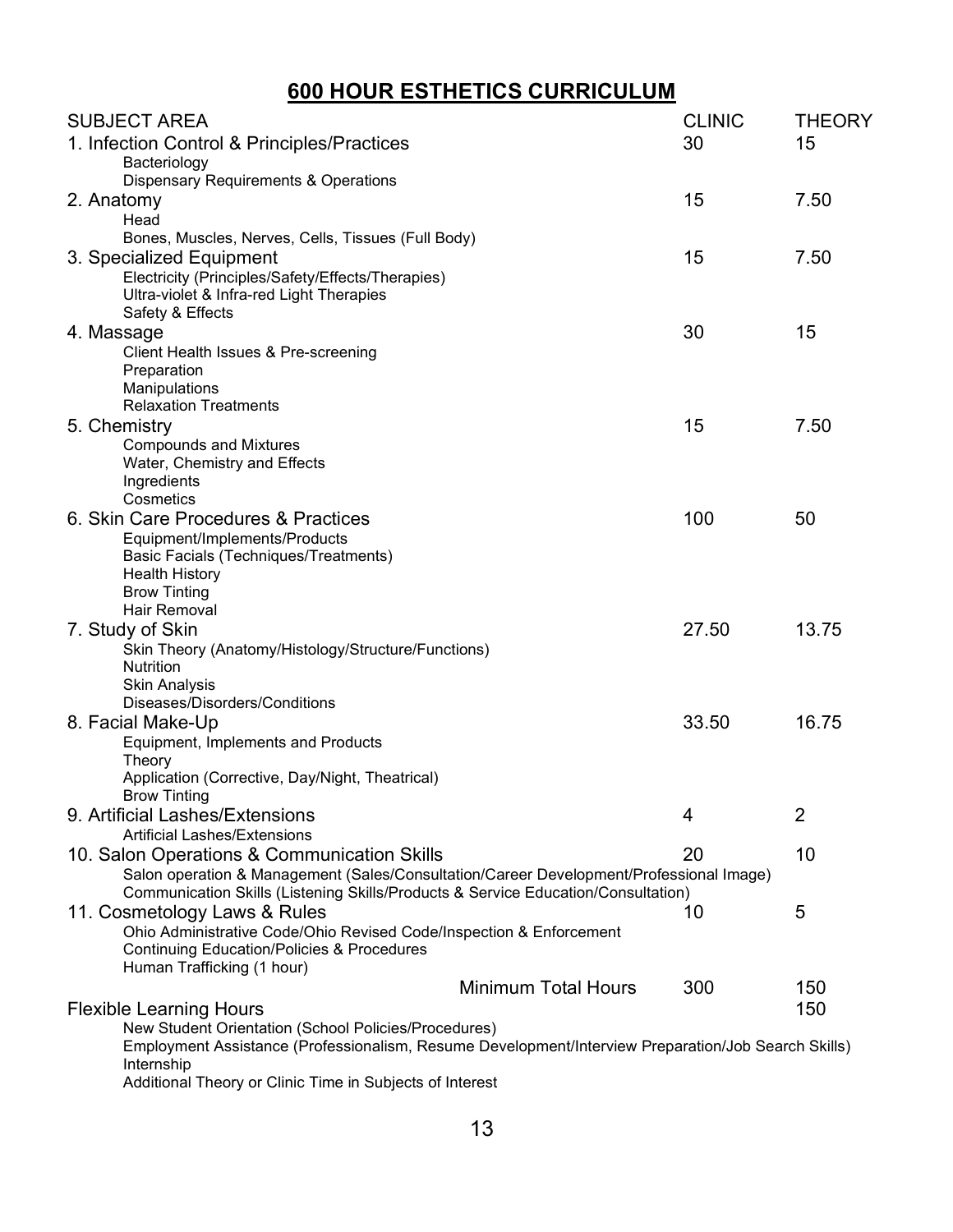### ADVANCED MANICURIST PROGRAM OUTLINE

DESCRIPTION: The Advanced Manicurist Program is a combination of the basic and advanced manicurist programs and is longer than the hours required by the Ohio State Board of Cosmetology. The additional hours allow for additional theory and practical work to better prepare graduates for employment. The program is designed to train the student in the basic and advanced manipulative skills, safety judgments, proper work habits, business skills and desirable attitudes necessary to obtain licensure and for competency in positions in Nail Technology or a related career field.

OBJECTIVES: Upon completion of the course requirements, a determined graduate will be able to:

- 1. Project a positive attitude and a sense of personal integrity and self confidence.
- 2. Project professionalism, visual poise and proper grooming.
- 3. Communicate effectively and interact appropriately with co-workers, management and clients.
- 4. Respect the need to deliver a worthy service for value received in an employment environment.
- 5. Perform the basic manipulative skills in the areas of nail analysis, basic and advanced manicures and pedicures, artificial nail applications and nail art.
- 6. Apply the theory, technical information and related matter to make sound judgments and decisions when performing procedures.

REFERENCES: A comprehensive library of references, periodicals, books, texts, and web-based materials are available to support and supplement the program of study. Students should avail themselves of the opportunity to use these extensive materials.

TEACHING AND LEARNING METHODS: The clock hour education is provided through a sequential set of learning steps which address specific tasks necessary for state board preparation, graduation and entry level job skills. Equipment, implements, supplies and products are comparable to those used in the industry. Each student will receive instruction that relates to the performance of useful, creative and productive career oriented activities. The program is presented through comprehensive lesson plans which reflect effective educational methods. Subjects are presented by means of discussion, question and answer, demonstrations, cooperative learning, problem solving, interactive lecture, individualized instruction. Audio-visual aids, guest speakers, field trips, projects, activities, experiments, presentations and other related learning methods are used in the program.

GRADING PROCEDURES: The qualitative element used to determine academic progress is a reasonable system of grades as determined by assigned theory learning. Students are assigned theory learning and a minimum number of practical experiences. Theory learning is evaluated during each unit of study. Practical assignments are evaluated as completed and counted toward course completion only when rated as satisfactory or better. Students must pass all required subject with a minimum of 75% in both the theory and practical grades. Students must make up failed or missed tests and incomplete assignments. The following grading scale is used for all programs:

| 95% - 100%    | A |
|---------------|---|
| 85% - 94%     | B |
| 75% - 84%     | C |
| 74% and below | D |

Excellent Above Average Satisfactory Unsatisfactory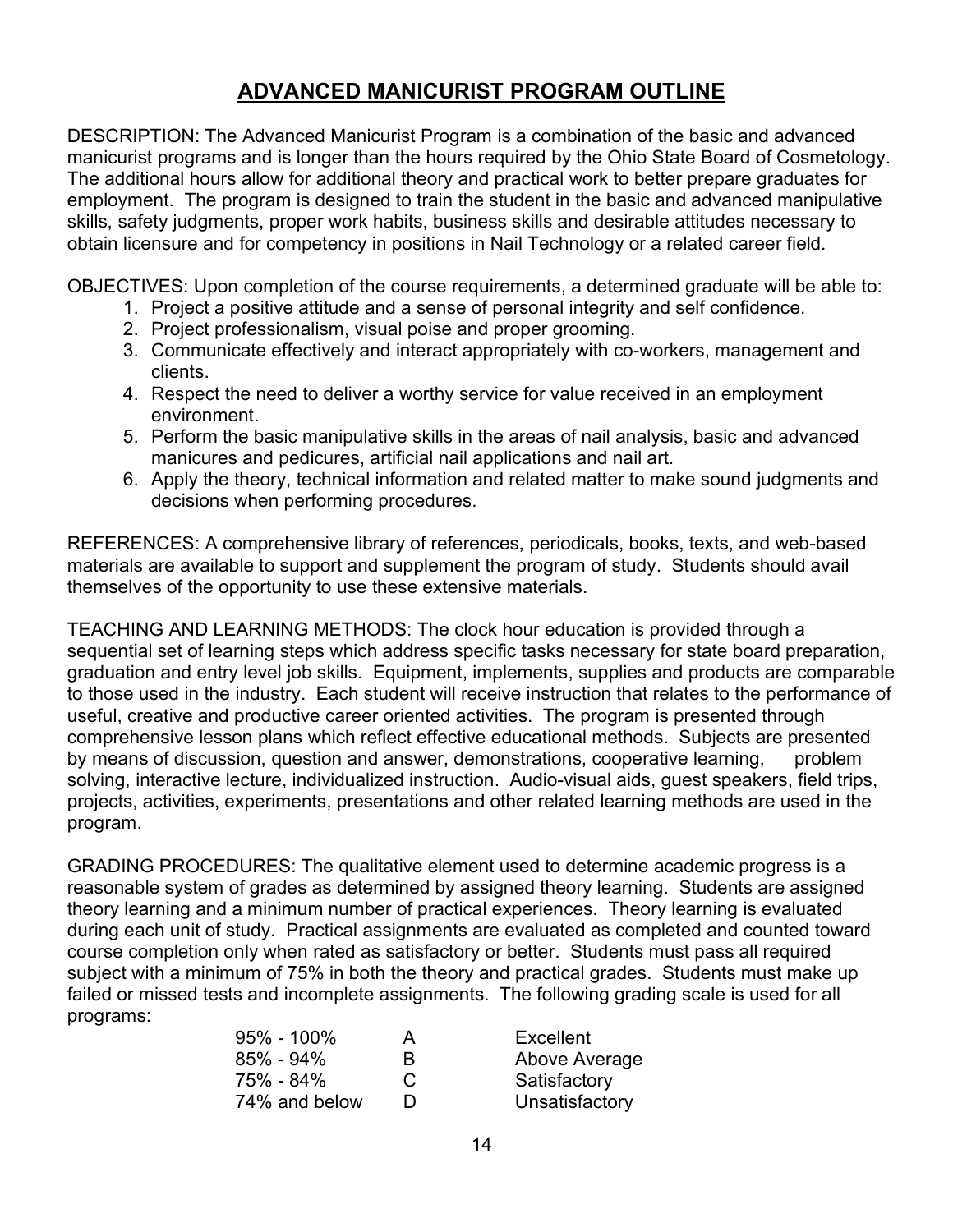### 430 HOUR ADVANCED MANICURIST CURRICULUM

| <b>SUBJECT AREA</b>                                                                                                                                                                                                                                                                                   | <b>CLINIC</b> | <b>THEORY</b> |
|-------------------------------------------------------------------------------------------------------------------------------------------------------------------------------------------------------------------------------------------------------------------------------------------------------|---------------|---------------|
| 1. Infection Control & Principles/Practices and Public Health & Safety<br>Bacteriology, Contagious & Communicable Disease Control<br><b>Dispensary Requirements &amp; Operations</b><br>Sanitation/Sterilization Practices & Procedures<br>Salon Operations & Procedures<br>Consumer & Product Safety | 35            | 17.50         |
| 2. Anatomy                                                                                                                                                                                                                                                                                            | 6             | 3             |
| Basic & Advanced Study of Bones, Muscles & Systems<br>Joints, Cartilage & Ligaments of the Hand, Arm, Foot & Leg<br>Study of Skin                                                                                                                                                                     |               |               |
| 3. Massage                                                                                                                                                                                                                                                                                            | 6             | 3             |
| Client Health Issues & Pre-screening<br>Preparation<br><b>Basic and Advanced Manipulations</b>                                                                                                                                                                                                        |               |               |
| <b>Relaxation Treatments</b>                                                                                                                                                                                                                                                                          |               |               |
| 4. Nail Care Procedures & Practices                                                                                                                                                                                                                                                                   | 29.50         | 13.75         |
| <b>Safety Precautions</b><br>Basic & Advanced Manicures & Pedicures<br><b>Polish Application Techniques</b><br>Structure of the Nail                                                                                                                                                                  |               |               |
| Diseases/Disorders/Conditions                                                                                                                                                                                                                                                                         |               |               |
| 5. Chemistry<br><b>Compounds and Mixtures</b><br>Nail Enhancement Composition<br>Ingredients<br>Cosmetics                                                                                                                                                                                             | 5             | 2.50          |
| 6. Nail Enhancements                                                                                                                                                                                                                                                                                  | 17.50         | 8.75          |
| <b>Application Procedures</b><br><b>Artificial Nail Structure</b><br>Preparation/Application/Removal/Nail Repairs                                                                                                                                                                                     |               |               |
| 7. Specialized Equipment<br><b>Curing Methods</b><br><b>Drills/Advanced Tools</b><br>Safety & Effects                                                                                                                                                                                                 | 6             | 4             |
| 8. Salon Operations & Communication Skills                                                                                                                                                                                                                                                            | 15            | 7.50          |
| Salon Operation, Supervision & Management (Sales/Consultation/Career Development/Professional Image)<br>Communication Skills (Listening Skills/Products & Service Education/Consultation)                                                                                                             |               |               |
| 9. Cosmetology Laws & Rules<br>Ohio Administrative Code/Ohio Revised Code/Inspection & Enforcement<br>License and Permit Policy and Procedures<br><b>Continuing Education/Policies &amp; Procedures</b><br>Human Trafficking (1 hour)                                                                 | 30            | 15            |
| <b>Minimum Total Hours</b>                                                                                                                                                                                                                                                                            | 150           | 75            |
| <b>Flexible Learning Hours</b>                                                                                                                                                                                                                                                                        |               | 205           |
| New Student Orientation (School Policies/Procedures)<br>Employment Assistance (Professionalism, Resume Development/Interview Preparation/Job Search Skills)<br>Internship<br>Additional Theory or Clinic Time in Subjects of Interest                                                                 |               |               |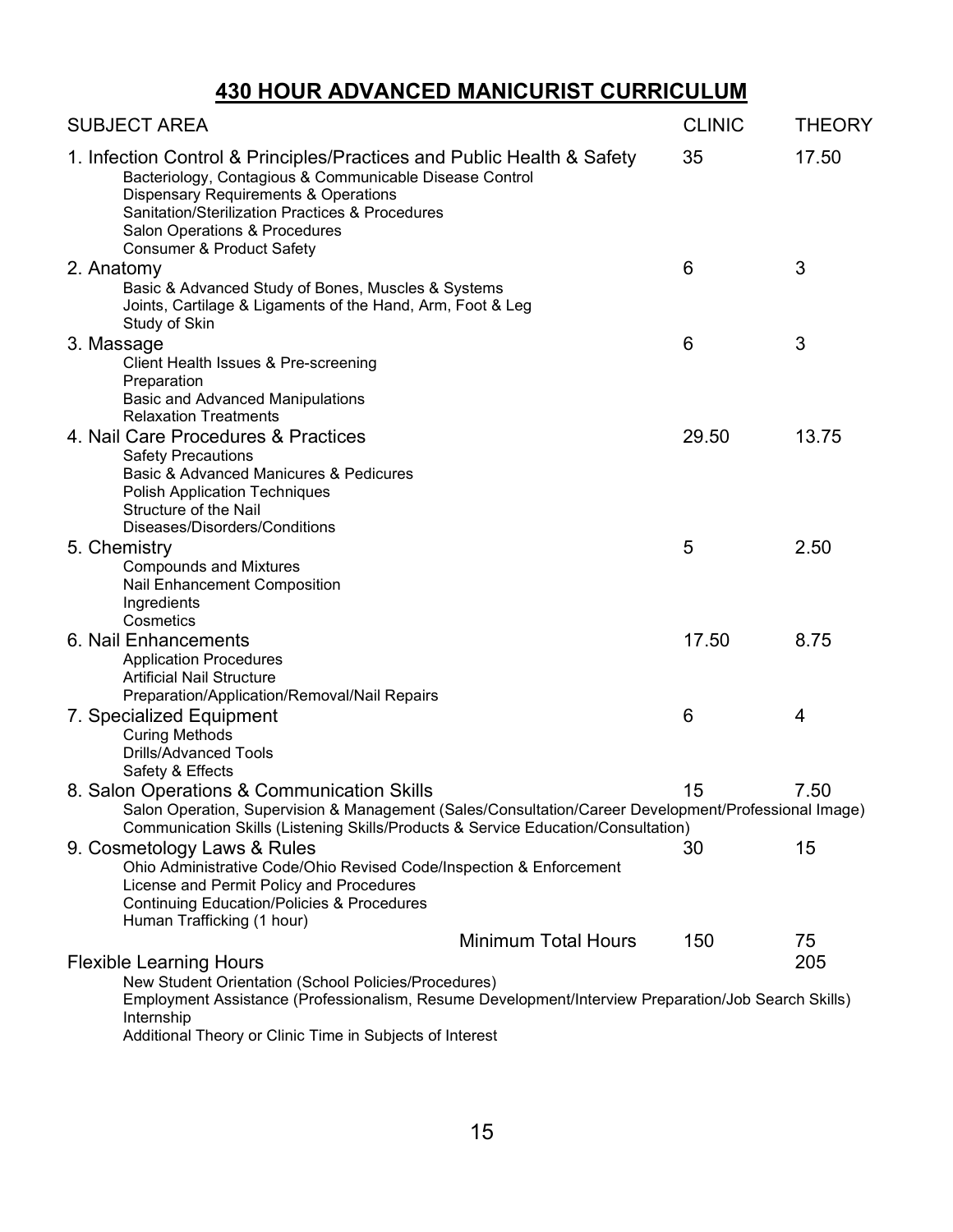### RULES, CONDUCT, AND GROUNDS FOR TERMINATION

- 1. Students will arrive ready for class or student salon assignments in appropriate attire, with all supplies needed for that day. \*Any student not complying with these requirements will not be allowed to clock in/will be clocked out and will be given the opportunity to return to school when in compliance.
- 2. Phone calls/texting is not permitted in class or while in the student salon. Cell phones, tablets and/or laptops may be used in class/student salon to research school related material ONLY. If you must take an emergency call while in class/student salon, you must go outside or to the break room. Nonemergency calls need to be taken care of outside of school hours or while you are clocked out.
- 3. Students must comply with all current OAC Chapter 4713-15 laws regarding Sanitation & Communicable Diseases (see addendum). Three violations will result in a one week suspension. Further violations may result in termination.
- 4. Smoking and the use of electronic smoking devices are prohibited anywhere inside the school & school vehicle.
- 5. Inappropriate/offensive language and/or discussions are not permitted inside the building (even if you are clocked out).
- 6. Any student who refuses to perform a student salon service will be clocked out. Two offenses will result in a one week suspension. Further offenses may result in termination.
- 7. Any student who is disruptive in class or the student salon will be clocked out. Two offenses will result in a one week suspension. Further offenses may result in termination.
- 8. Any student found to be falsifying hours will receive a one week suspension for the first offense and termination for the second offense. All falsified time will be taken away.
- 9. Any student who impedes the school's ability to conduct business on the student salon floor, or exerts a negative influence concerning National Beauty College over any client, current student or prospective student, intentionally or unintentionally, will receive either a one week suspension or termination depending on the seriousness of the offense. A repeat offense will result in termination.
- 10. Disrespect toward, and/or violation of the Confidentiality Policy concerning any person involved with the school will result in a one week suspension. Further offenses may result in termination.
- 11. Threats and/or physical assault to any person on school property, inside the building or outside, or at a school function off school property, will result in immediate termination. Threats made off school property that imply harm while a student is in the school are subject to this rule.
- 12. Possession of a firearm, deadly weapon, or dangerous ordinance anywhere on school property, inside the building or outside, will result in immediate termination.
- 13. Possession of illegal drugs or alcoholic beverages anywhere on school property, inside the building or outside will result in immediate termination.
- 14. Theft and/or intentional damage of school property or the property of any person at the school will result in immediate termination.
- 15. Failure to make monthly payments within 30 days from due date may result in termination.
- 16. Students who do not complete the graduation requirements for their contracted program by their maximum time frame date (figured when the scheduled hours reach 117% of the contracted hours), will be terminated. Graduation requirements are on page 7.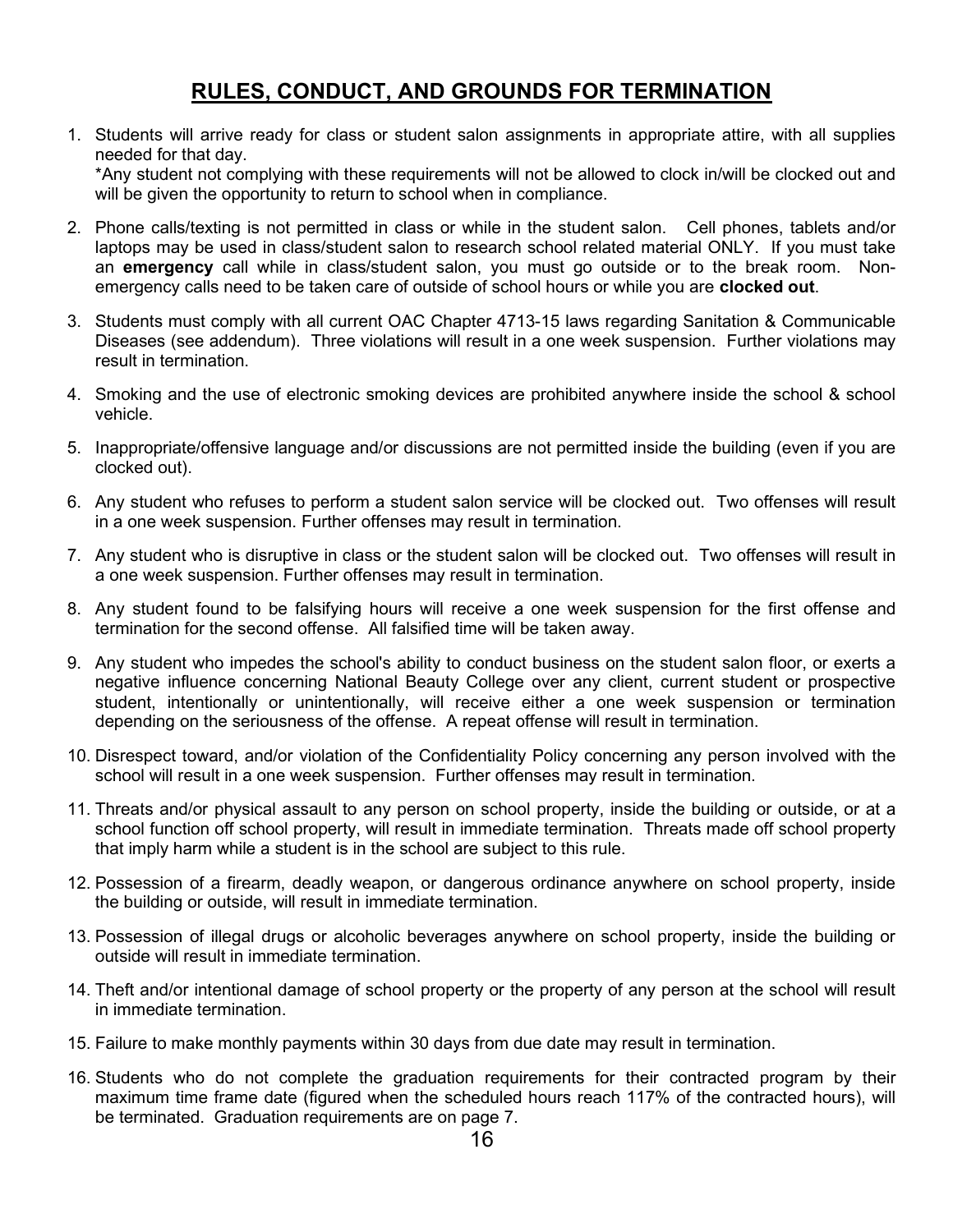### COMPLAINT PROCEDURES

The school will make every attempt to resolve any student, faculty or consumer complaint that is not frivolous or without merit. Evidence of final resolution of all complaints will be retained in school files. The following procedure outlines the steps of the process:

- 1. The person must register the complaint on a Grievance Form.
- 2. The Grievance Form will be given to the school Administrator.
- 3. The complaint will be reviewed by management and a response will be discussed verbally with the person filing the complaint within 7 days of receiving the complaint. The initial response my not provide the final resolution of the problem but will notify the person of continued investigation and/or actions being taken regarding the complaint.
- 4. Depending on the extent and nature of the complaint, interviews with clients, appropriate staff and other students may be necessary to reach a final resolution of the complaint.
- 5. In the case of extreme conflict, an informal hearing may be necessary. If necessary, management will appoint a committee consisting of one member selected by the school who has had no interest in the dispute, another member who may not be related to the person filing the complaint or another student in school and another member who may not be employed by the school or related to school owners. The hearing will occur within 7 days of committee appointment. The person will present his/her case followed by the school's response. The hearing committee will be allowed to ask questions of all involved parties. Within 7 days of the hearing, the committee will prepare a recommended resolution for the dispute. School management shall consider the recommendation and either accept, reject or modify the recommendations of the committee.
- 6. Students, faculty or consumers do not have to exhaust the institution's internal complaint process before submitting the complaint to the accrediting agency or state board:

National Accrediting Commission of Career Arts and Sciences 3015 Colvin St, Alexandria, VA 22314

Ohio State Cosmetology & Barber Board

1929 Gateway Circle, Grove City, OH 43123 614-466-3834

Complaints to Ohio State Cosmetology & Barber Board may be submitted under the Complaints tab on the state board website at www.cos.ohio.gov

### VOICE FORMS

Voice forms allow students to share an idea, give compliments or offer suggestions for the betterment of their education. Voice Forms are available in the time clock area and should be turned in to the Administrator or Director.

### CONFIDENTIALITY POLICY

Students will respect anything of a personal nature of which they may become aware concerning anyone associated with the school, including but not limited to, fellow students, staff members and clients, by not repeating the information to anyone. Students will not make audio recordings of, take and/or use photos or videos of anyone associated with the school without that person's written permission.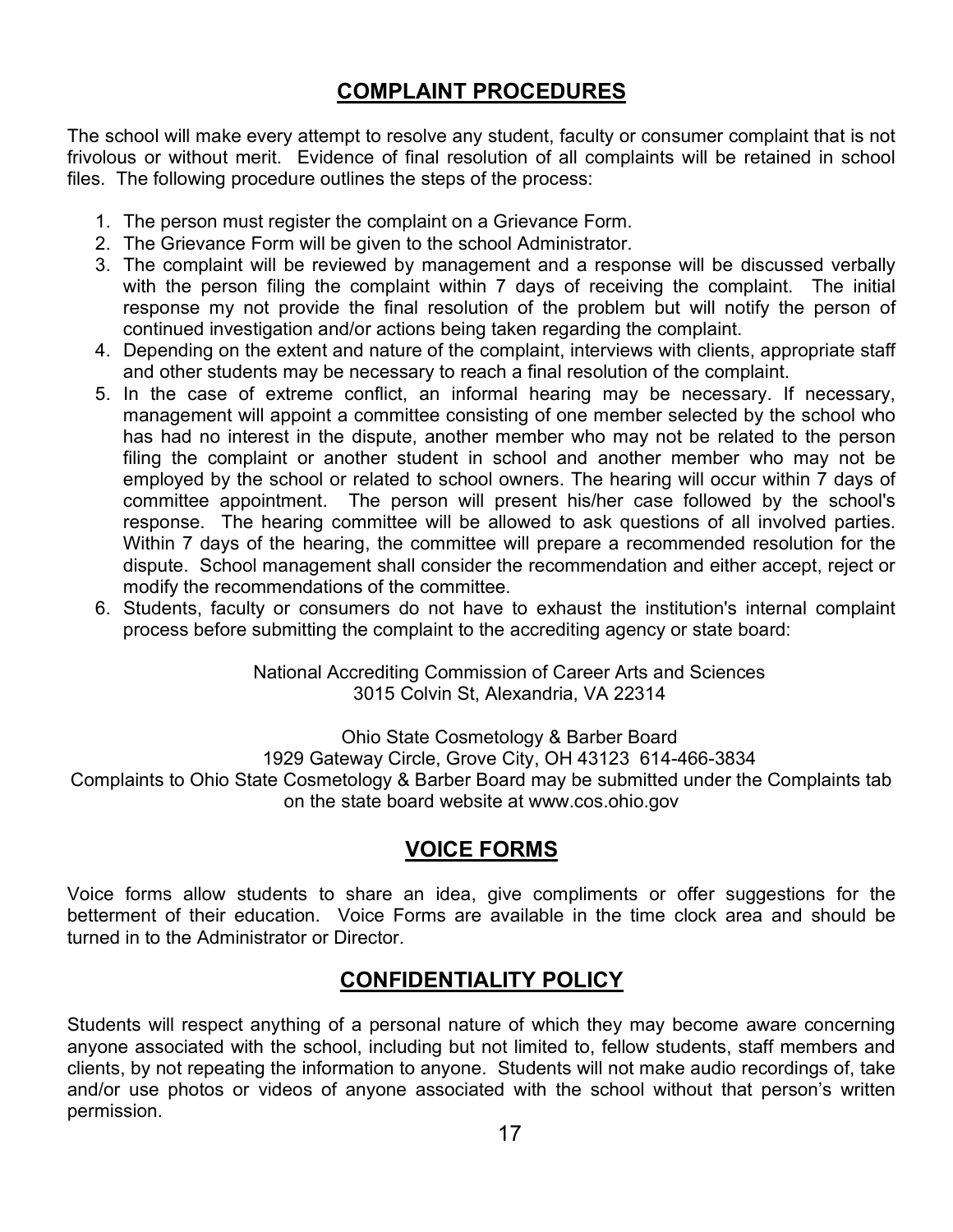### REFUND POLICY - NOTICE OF CANCELLATION

For applicants who cancel enrollment or students who withdraw from enrollment, a fair and equitable settlement will apply. The following policy will apply to all terminations for any reason, by either party, including student decision, course or program cancellation, or school closure.

Any monies due the applicant or students shall be refunded within 45 days of the date of determination of withdrawal either by official cancellation or withdrawal whether official or unofficial. Unofficial withdrawals shall occur when a student has not contacted the school within 14 calendar days from the last date of attendance and is not on an approved leave of absence. Official cancellation or withdrawal shall occur on the earlier of the dates that:

1. An applicant is not accepted by the school. The applicant is entitled to a refund of all monies paid.

2. A student (or legal guardian) cancels his/her enrollment in writing within three business days of signing the enrollment agreement. In this case all monies collected by the school shall be refunded, minus the \$100.00 non-refundable application fee, regardless of whether or not the student has actually started classes.

3. A student cancels his/her enrollment after three business days of signing, but prior to starting classes. In this case, he/she shall be entitled to a refund of all monies paid to the school less the \$100.00 non-refundable application fee.

4. A student notifies the institution of his/her withdrawal.

5. A student on an approved leave of absence notifies the school that he or she will not be returning. The date of withdrawal shall be the earlier of the date of expiration of the leave of absence or the date the student notifies the institution that the student will not be returning.

6. A student does not continue past the Trial Enrollment Period. In this case, student is entitled to a refund of all money paid to the school less the \$100.00 non-refundable application fee.

7. A student is terminated by the school.

In situations 2-5 above, the cancellation date will be determined by the postmark on written notification, or the date said information is delivered to the school in person.

Refund calculations are based on the scheduled hours between the day classes begin and the student's last date of attendance. Mitigating circumstances may be considered when performing the refund calculation.

All fees will be listed on the contract and can be found on page 5 in the catalog. The student supplies are non-refundable and the student is liable for the costs of these items upon receiving them.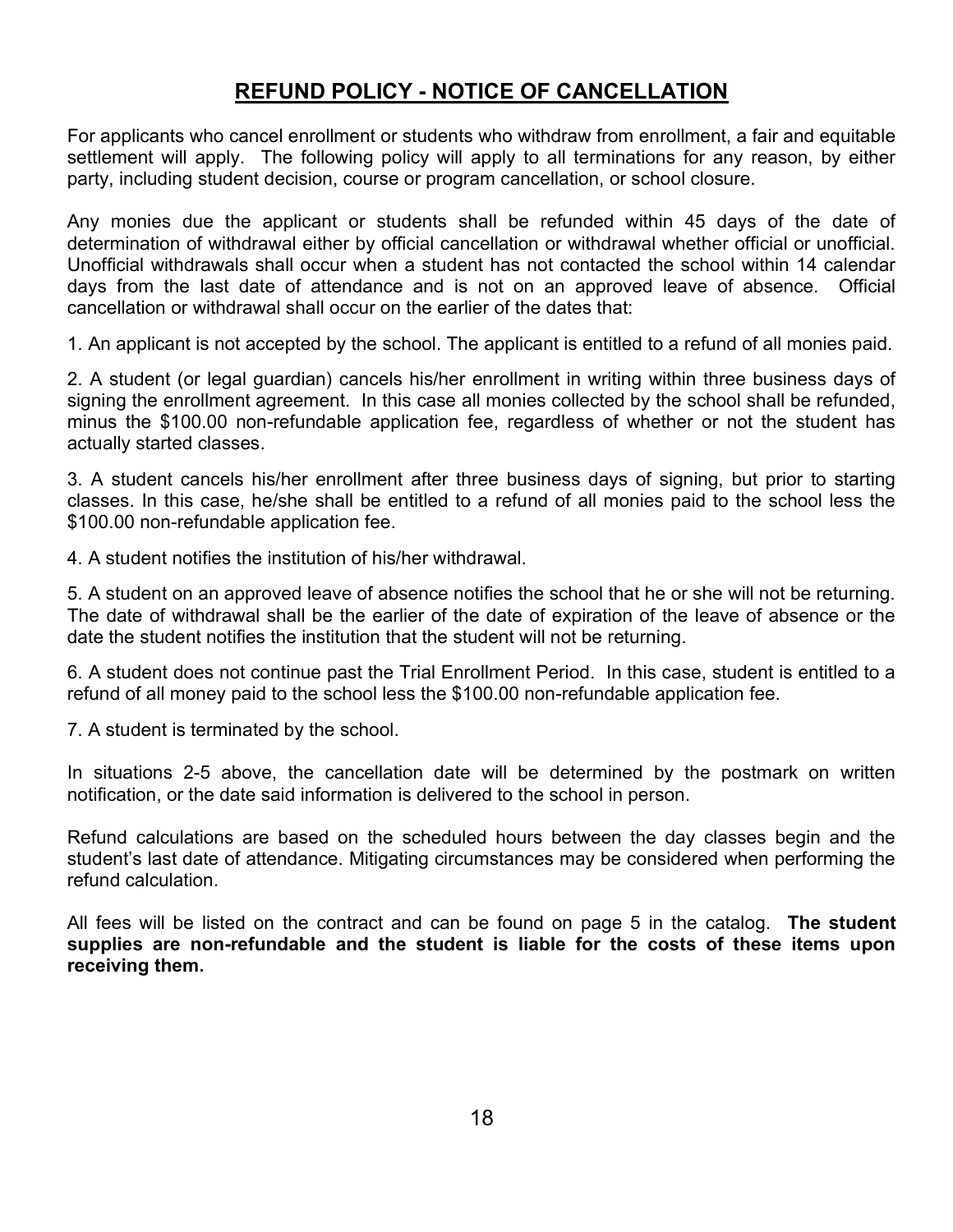### REFUND POLICY CONTINUED

If a course is canceled subsequent to a student's enrollment, and before instruction in the course has begun, the school shall, at its option, provide a full refund of all monies paid; or provide completion of the course.

If the school cancels a course and/or program and ceases to offer instruction after students have enrolled and instruction has begun, the school shall at its option, provide a pro-rata refund for all students transferring to another school based on the hours accepted by the receiving school, or provide completion of the course and/or program, or participate in a Teach-Out Agreement, or provide a full refund of all monies paid.

If the school closes permanently and ceases to offer instruction after a student has enrolled and instruction has begun, the school shall, at its option, provide a pro-rata refund, or, participate in a Teach-Out Agreement.

For students receiving Title IV funds, a separate refund calculation will be completed which will determine if Title IV funds must be returned. Any returned funds will be figured in the student's refund calculation.

Tuition charges are divided into payment periods. Once a student has completed the hours in a payment period, 100% of the tuition charges for that period are owed. The following are the payment periods by program.

|                              |                                  | Payment Period 1 Payment Period 2           | <b>Payment Period 3</b> |
|------------------------------|----------------------------------|---------------------------------------------|-------------------------|
| Cosmetology -<br>Esthetics - | 0-500.00 Hours<br>0-300.00 Hours | 500.25-1000.00 Hours<br>300.25-600.00 Hours | 1000.25-1500.00 Hours   |
| Advanced Mani -              | 0-215.00 Hours                   | 215.25-430.00 Hours                         |                         |

The following Tuition Adjustment Schedule will be used in the refund calculation to determine the amount of tuition owed for the payment period at the time of withdrawal/termination. Students who withdraw after being accepted as regular students (attend after the Trial Enrollment Period) will be charged tuition for the entire period of attendance, including hours scheduled during the Trial Enrollment Period.

|                                                                           |                                            | <b>Tuition Adjustment Schedule</b>                            |  |
|---------------------------------------------------------------------------|--------------------------------------------|---------------------------------------------------------------|--|
| Percentage of scheduled hours<br>to total hours in the payment period $=$ |                                            | Amount of tuition by payment period<br>owed to the school $=$ |  |
| $0.01\%$ to 4.9%<br>25% to 49.9%<br>50% and over                          | 5% to 9.9%<br>10% to 14.9%<br>15% to 24.9% | 20%<br>30%<br>40%<br>45%<br>70%<br>100%                       |  |

A refund calculation will be completed and a copy sent to the student within 14 days of the date the school determines that the student's training is terminated.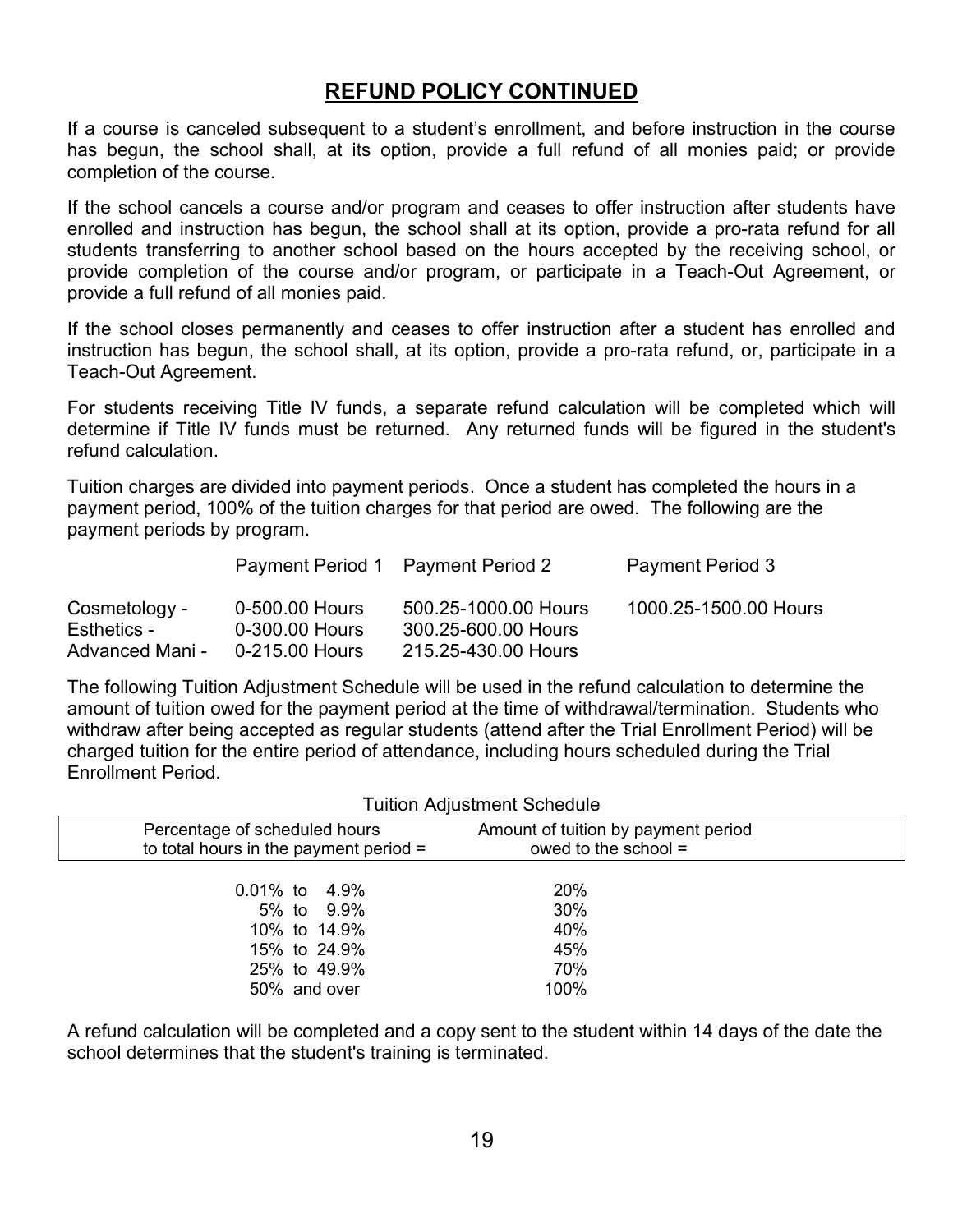### SATISFACTORY ACADEMIC PROGRESS (SAP) POLICY

This policy applies to all students enrolled in any program at this school, for all schedules and is provided prior to enrollment. All students are required to maintain satisfactory academic progress throughout their training to be in compliance with institutional policy. Those students receiving Title IV funds are required to maintain satisfactory academic progress throughout their training to remain eligible for HEA, Title IV federal student financial assistance. Satisfactory academic progress is measured in both quantitative terms (attendance), as well as qualitative terms (academics/grades). Students must meet the school's attendance standard and the academic standard on a cumulative basis (start date to evaluation point) to maintain eligibility for federal student financial assistance funds. This school operates on a clock-hour basis with continual enrollment throughout the year, therefore there are not separate fall, winter, spring or summer terms.

#### ATTENDANCE STANDARD

Students must attend at least 85% of the hours they are scheduled to attend based on the student's enrollment agreement. A student's attendance pace is determined by the following formula:

> Cumulative clock hours of actual attendance as of the evaluation point Cumulative clock hours of scheduled attendance as of the evaluation point

For example, a student who is enrolled for 37.5 clock hours per week for 16 weeks would have a cumulative scheduled attendance of 600 clock hours. If the student attended 510 of the 600 scheduled hours, his/her attendance pace would be 85.0% (510/600) and would be meeting the attendance requirement of this policy.

### ACADEMIC STANDARD

All theory and practical assignments will be graded using the following scale:

| 95% - 100% A    |        | Δ | Excellent      |
|-----------------|--------|---|----------------|
| $85\%$ - $94\%$ | -B     | 3 | Above Average  |
| 75% - 84% C     |        | 2 | Satisfactory   |
| Below 75%       | $\Box$ |   | Unsatisfactory |
|                 |        |   |                |

Students must maintain an academic average of at least 75% or GPA of 2.0 or higher on a cumulative basis as of the evaluation point to meet the academic standards of this policy and be considered as making satisfactory academic progress. GPA is calculated by averaging the corresponding point value of all subject areas.

### REVIEW AND EVALUATION PERIODS

Students are considered to be making satisfactory academic progress during their initial evaluation period. Student progress will be reviewed by the institution on a monthly basis to identify students who may be at risk regarding satisfactory academic progress. At risk students will be counseled and advised regarding efforts to improve progress. Formal satisfactory academic progress evaluations, which determine continuing eligibility for federal student aid, will be performed at the end of each financial aid payment period. Evaluations will be mailed to the student within 7 school business days of the student completing the required hours. Students who meet the attendance and academic standards described herein will be considered to be making satisfactory academic progress until the next scheduled evaluation. Any student who does not achieve the minimum standards is no longer eligible for HEA, Title IV federal student financial assistance. At this time, the student will have to make payments to remain in school. Students are not permitted to appeal a financial aid suspension.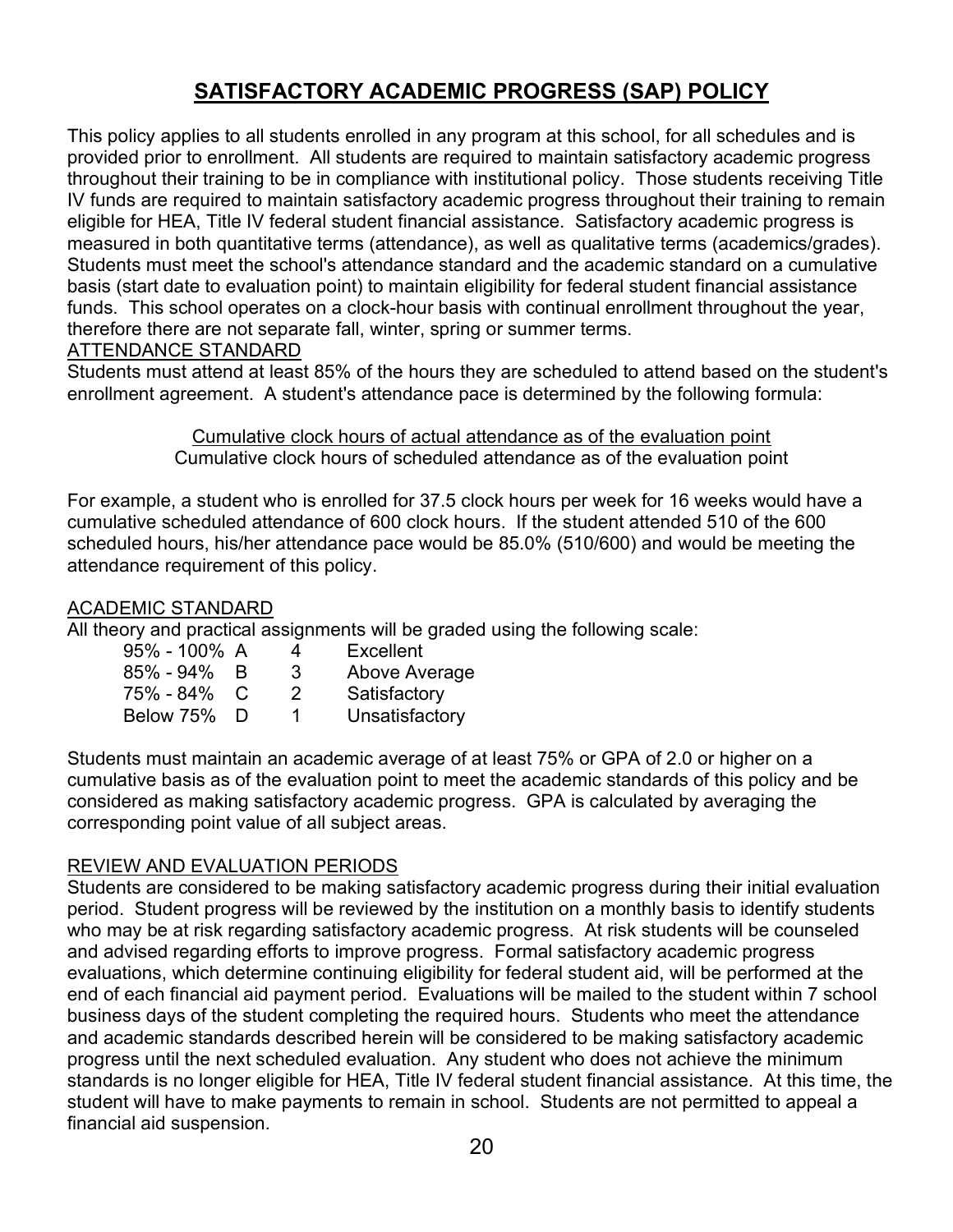### SATISFACTORY ACADEMIC PROGRESS (SAP) POLICY CONT.

Evaluations will be performed according to the following schedule:

|                            | <b>Hours Completed</b> |      |      |
|----------------------------|------------------------|------|------|
| Cosmetology                | 500                    | 1000 | 1500 |
| <b>Esthetics</b>           | 300                    | 600  |      |
| <b>Advanced Manicurist</b> | 215                    | 430  |      |

#### REINSTATEMENT OF FEDERAL FINANCIAL AID

Federal student financial aid is suspended when a student is considered as not making satisfactory academic progress. Aid will be reinstated when the student improves his/her attendance or academics to a level such that minimum standards have been met. If the student begins a payment period not making satisfactory academic progress, but reverses that designation before the end of that payment period, the student will be eligible for federal aid for that payment period.

#### WITHDRAWALS AND RE-ENROLLMENT

Students do not enroll in separate courses and therefore cannot withdraw from separate courses. If a student withdraws from a program of study and re-enrolls in the same program within 180 calendar days of withdrawal, the student is treated as returning to the same payment period that was in place when the student withdrew and must complete any clock hours for which the student previously received federal funding before being eligible for additional funding. A student who reenrolls in a program after more than 180 calendar days have elapsed since withdrawal may be eligible for federal aid for the remaining hours the student must complete. All students who are reenrolling are reinstated under the same SAP status as they had prior to their departure.

### ENROLLMENT IN A SECOND PROGRAM

If a student enrolls in a second program and does not transfer any hours from a previous program both quantitative (attendance) and qualitative (academic) standards will be calculated from the beginning of the second program. If a student enrolls in a second program and transfers hours from a previously enrolled program, the hours transferred count as both attempted and completed for quantitative (attendance) standard calculations. All grades received from the classes which are being used for transfer hours will be calculated in the qualitative (academic) standard for the second program.

COURSE INCOMPLETES, REPETITIONS AND NON-CREDIT REMEDIAL COURSES The institution does not offer grades of "incomplete", course repetitions, or non-credit remedial courses. Therefore, the school has no policies regarding these, and they have no impact on SAP.

#### MAXIMUM TIME FRAME

The normal time frames and maximum time frames required for program completion are listed below in scheduled hours. Students who maintain satisfactory academic progress in attendance will complete the program during the allowable maximum time frame. Students who do not complete all requirements for graduation by their maximum time frame will be terminated from school. Reenrollment will be necessary to complete program requirements. Any periods where a student does not receive Title IV aid will count toward the student's maximum time frame.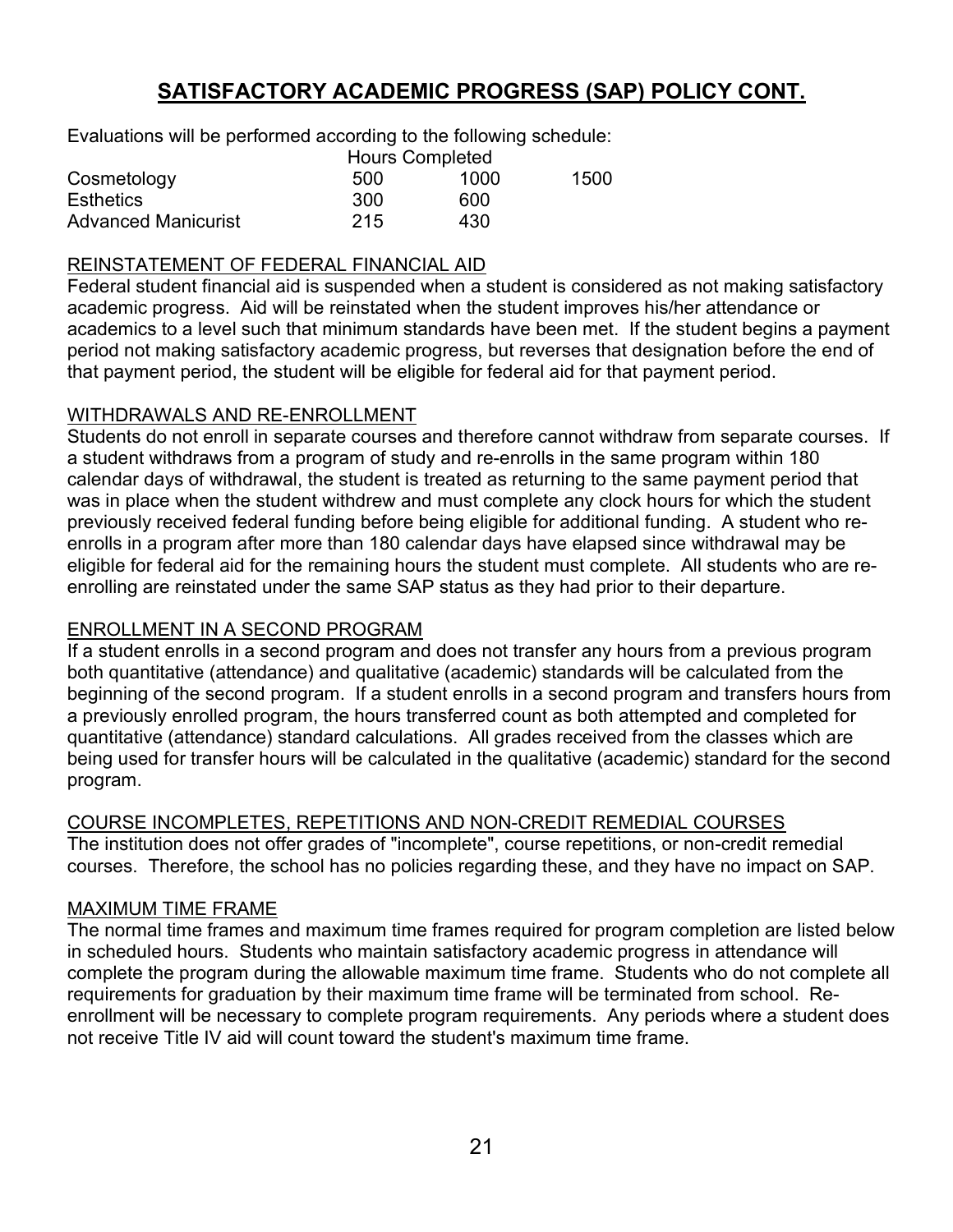### SATISFACTORY ACADEMIC PROGRESS (SAP) POLICY CONT.

100% of contracted hrs 117% of contracted hrs

Normal Time Frame Maximum Time Frame

| Cosmetology - Part Day         | 75 weeks - 1500 hours | 88 weeks - 1755 hours   |  |
|--------------------------------|-----------------------|-------------------------|--|
| Esthetics - Part Day           | 30 weeks - 600 hours  | 35 weeks -    702 hours |  |
| Advanced Manicurist - Part Day | 22 weeks - 430 hours  | 25 weeks - 503 hours    |  |

#### TRANSFER STUDENTS

Transfer hours from another institution or from another program at this institution that are accepted toward the student's program are counted as both attempted and completed hours for the purpose of determining the maximum time frame period. SAP evaluation periods are based on actual contracted hours at this institution. If the number of hours to be completed is greater than 1000, the student will be evaluated at 500 hours, 1000 hours, and upon completion of the remainder of hours. If the number of hours to be completed is less than 1000, the student will be evaluated at the midpoint, and upon completion of his/her hours. Grades for classes which apply to the new program will be used in the Academic calculation for SAP.

#### LEAVE OF ABSENCE (LOA)

A leave of absence is a temporary interruption in a student's program of study, and refers to a specific time period during a program when a student is not in attendance. If the student has a medical condition which will require an absence from school for a minimum of 14 calendar days, the student may request a LOA.

A request for a LOA must be submitted in advance, in writing, with documentation, unless unforeseen circumstances prevent the student from doing so. If a student needs time off school for personal reasons other than medical, the Administrative staff will review the LOA request and determine whether or not a LOA will be granted.

The student must reasonably expect to return from the LOA. If the student does not return by the expiration of an approved LOA, the student will be terminated, with the withdrawal date being the student's last day of attendance. This could affect the student's grace period if the student has received federal student loans. The student's contract period and maximum time frame will be extended by the same number of days taken in the LOA. The LOA together with any additional leaves of absence must not exceed a total of 180 days in any 12 month period. The total days in a LOA are counted in **calendar** days which may include days the school is not open.

A student who is granted a LOA is not considered to have withdrawn and no refund calculation is required at that time. The institution may not assess the student any additional charges as a result of a LOA. Financial aid will not be disbursed during a LOA, and any pending disbursements will be extended by the length of the LOA.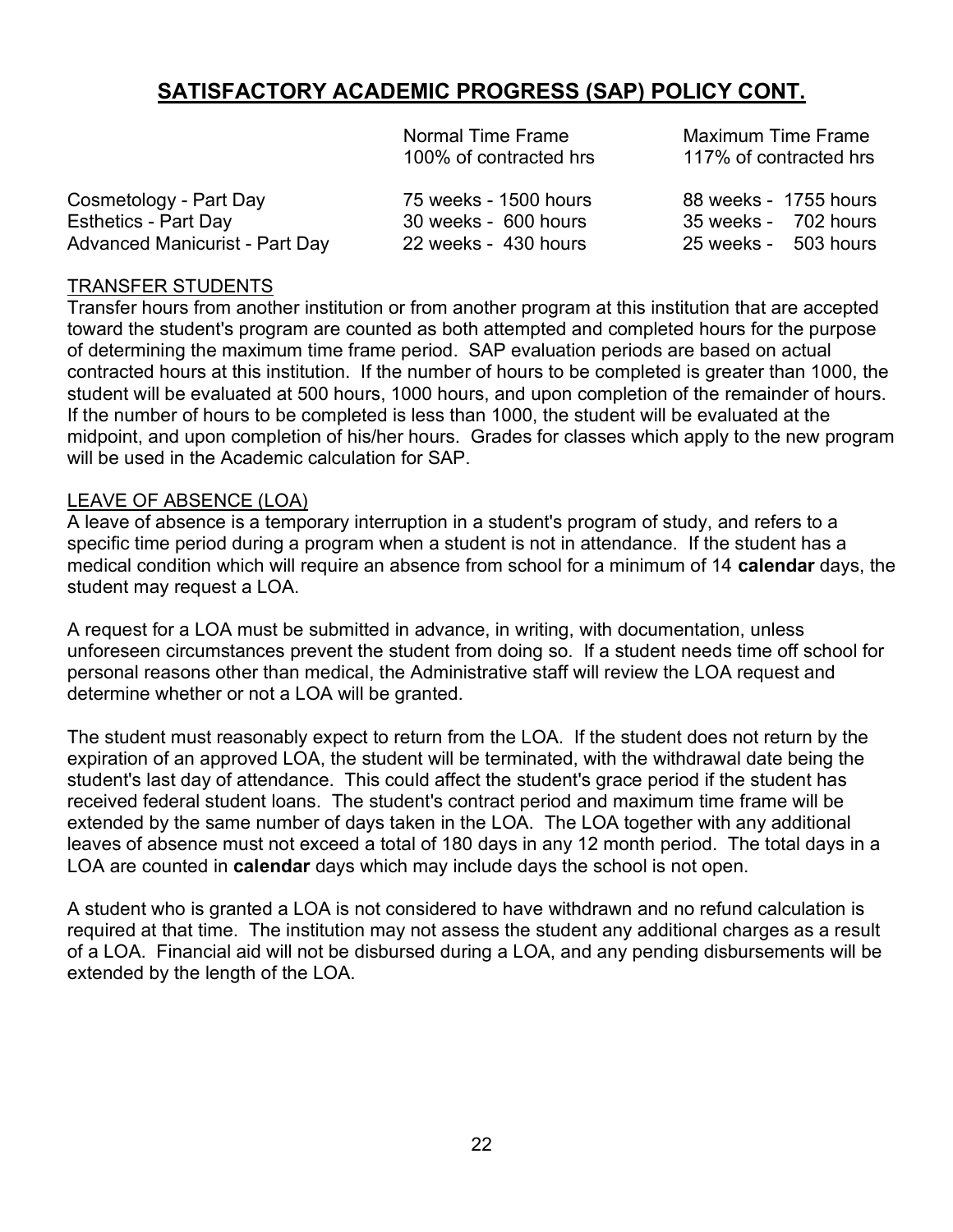### EMERGENCY SCHOOL CLOSINGS

Students will be notified of school delays or closing due to circumstance such as weather, power outages, etc. through the school's student information system, Orbund, and by the following:

> Facebook: Be sure to like us! TV Stations: WKYC Channel 3 Websites: mix941.com

### SCHOOL CLOSING SCHEDULE

Monday, July 4, 2022 - Independence Day Monday, September 5, 2022 - Labor Day Monday, October 3, 2022 – Premier Columbus Beauty Trade Show Wednesday, November 23, 2022 - Close at 5:30pm Thursday-Saturday, November 24-26, 2022 – Thanksgiving Break Saturday-Monday, December 24-26, 2022 - Christmas Break Monday, January 2, 2023 - New Year's Day (observed) Monday, April 10, 2023 - Spring Break Day Monday, May 29, 2023 - Memorial Day Tuesday, July 4, 2023 - Independence Day

### PROGRAMS, HOUR REQUIREMENTS, & PROGRAM FEES

Prices are effective 07/1/22 – 6/30/23 - Prices are subject to change.

| Course                     | <b>Clock</b><br><b>Hours</b> | <b>Course</b><br><b>Weeks</b> | Non-refundable<br><b>Application Fee</b> | <b>Basic</b><br><b>Student</b><br>Books/<br><b>Supplies</b> | <b>Tuition</b> | <b>TOTAL</b> |
|----------------------------|------------------------------|-------------------------------|------------------------------------------|-------------------------------------------------------------|----------------|--------------|
| Cosmetology                | 1500                         | 75                            | \$100                                    | \$2500                                                      | \$18,000       | \$20,600     |
| <b>Esthetics</b>           | 600                          | 30                            | \$100                                    | \$1400                                                      | \$7800         | \$9300       |
| <b>Advanced Manicurist</b> | 430                          | 22                            | \$100                                    | \$970                                                       | \$2580         | \$3650       |

Cosmetology & Esthetics Optional Add-On Kits Make-Up Designory (MUD) Beauty Essentials Kit/Class \$900.00 Make-Up Designory (MUD) Airbrush Kit/Class \$700.00 Eyelash Extensions Kit/Class for Transfer Students \$350.00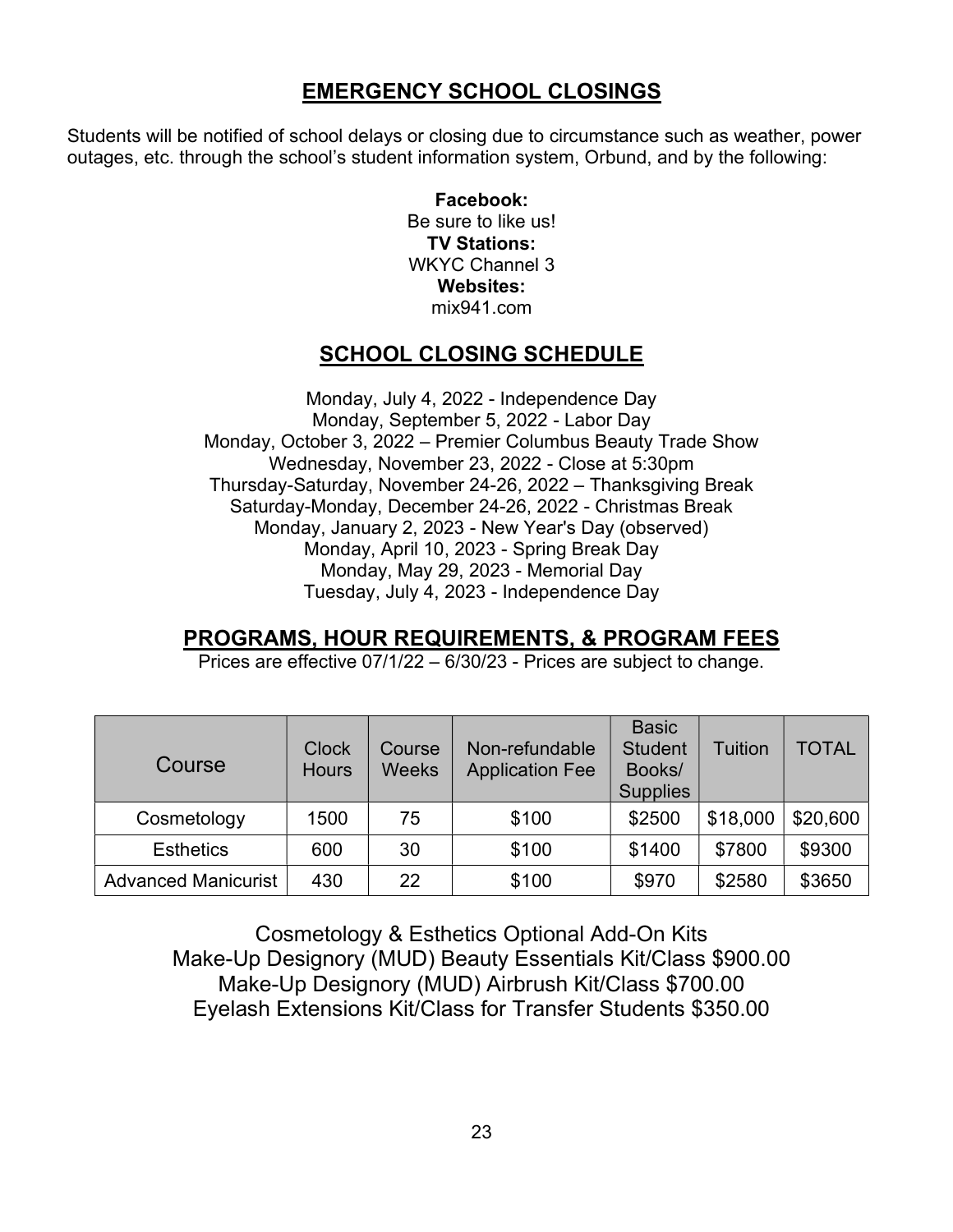### ENROLLMENT DATES

Completion of all enrollment requirements and payment of the \$100.00 non-refundable application fee is needed to reserve a space. Classes may be cancelled prior to the start date if minimum enrollment is not met or closed if maximum enrollment is met. If a space in a full class becomes available, we will contact those enrolled for the next start date in the order the application fee was received to fill the open spot.

### PART DAY COSMETOLOGY Mon-Fri 9:30am-1:30pm

| August 29, 2022    |
|--------------------|
| September 12, 2022 |
| October 17, 2022   |
| November 28, 2022  |

January 9, 2023 February 13, 2023 March 20, 2023 May 8, 2023

### PART DAY ESTHETICS Mon-Fri 9:30am - 1:30pm

August 8, 2022 December 12, 2022 March 27, 2023

#### PART DAY ADVANCED MANICURIST Mon-Fri 9:30am - 1:30pm

July 25, 2022 October 10, 2022 January 23, 2023 April 17, 2023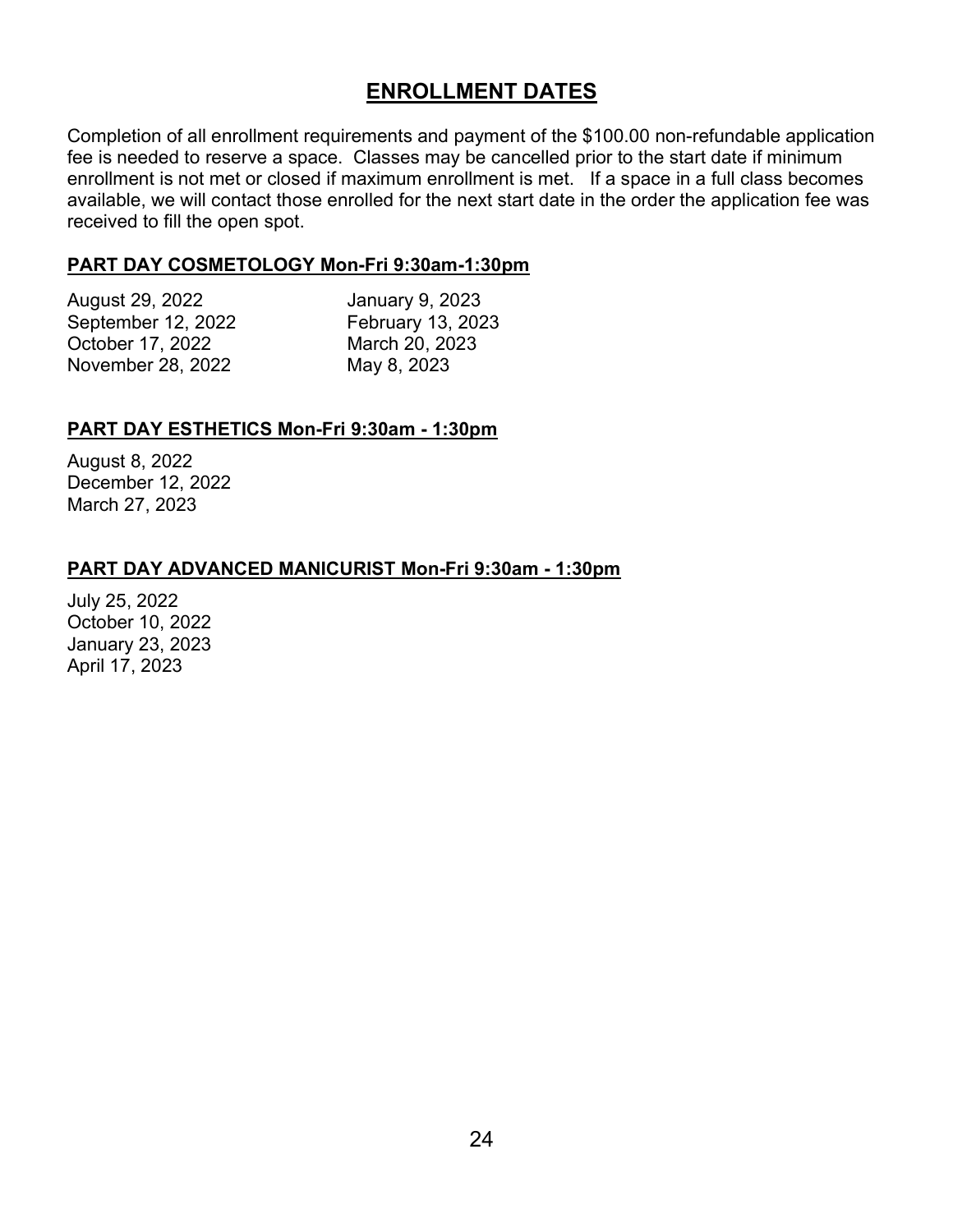#### CONSUMER INFORMATION ADDENDUM FOR 2022-2023

#### SEXUAL OFFENSE POLICY

#### Definition of Sexual Assault

Sexual assault, including rape, occurs when a person is forced or coerced physically, verbally or by deception into any type of sexual conduct with another person whether the assailant is a friend, acquaintance or stranger. Sexual offenses, as defined in the Ohio Revised Code Chapter 2907 include rape, sexual battery, gross sexual imposition and felonious sexual penetration.

#### Sexual Assault Prevention

Sexual assault classes, including prevention, will be presented by the Domestic Violence Project, Inc. on at least an annual basis. Information on registered sex offenders can be located online at www.nsopw.gov.

#### What to do if a sex offense occurs

The victim should find a safe place and seek medical treatment. To preserve evidence of the assault the victim should avoid showering, bathing, changing clothes, washing hands, going to the toilet or brushing teeth. If clothes are changed, place each item of clothing in a separate paper bag. Avoid disturbing anything in the area where the assault occurred. File a report and seek support and counseling. Victim's are encouraged to file a report with the local police department, and the staff at the school will assist with this procedure should the victim request assistance.

To file a complaint of sexual misconduct against another individual within the school, you must submit your complaint in writing to the school's Director. Your written complaint must contain detailed information on the date, time, incident, persons involved, witnesses and any other information you feel would be pertinent. If the victim requests changes in his/her academic situation, the school will accommodate these requests if reasonable. If an arrest is made, the accused will be placed on an administrative leave of absence until charges are dropped or a conviction occurs. Conviction of the accused will result in immediate termination.

The Ohio Revised Code requires the reporting to local police of all felony crimes, which includes most cases of sexual assault.

#### Post assault assistance and counseling

| 911 or 330-489-3100     |
|-------------------------|
| 330-452-1111 (24 Hours) |
| 330-451-7452            |
| 800-656-HOPE (4673)     |
| 911                     |
| 330-452-9911            |
| 330-489-1000            |
|                         |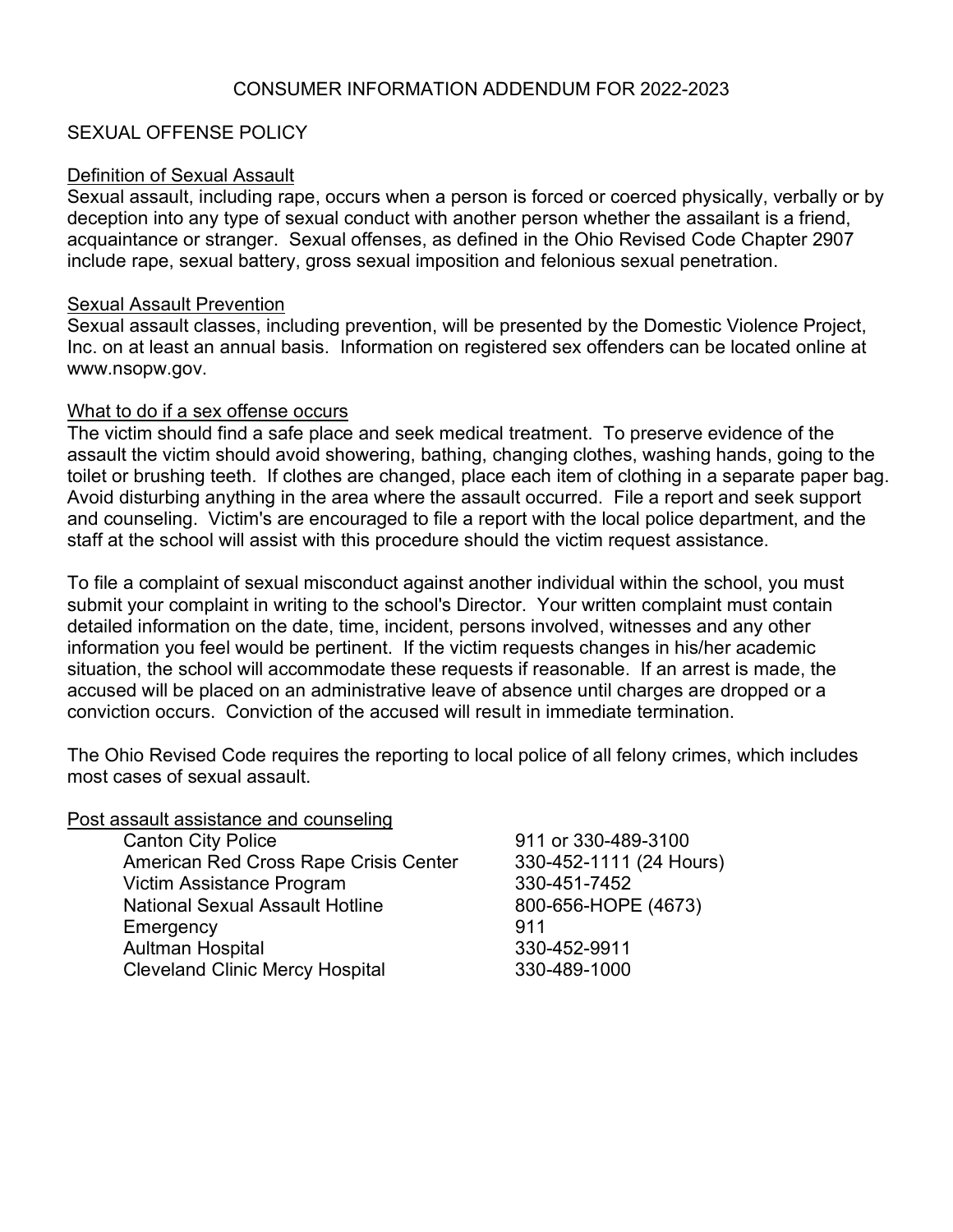#### CONCEALED WEAPONS POLICY

The use, possession or carrying of a firearm or other weapon on property owned or leased by the school, by any person other than a qualified law enforcement officer as defined in Section 2901.01(A)(11) of the Ohio Revised Code, is prohibited and in violation of State Law. Pursuant to Ohio Revised Code Section 2923.126 (B)(5), any person licensed to carry a concealed handgun may have a handgun on property owned or leased by the school ONLY if it is in a locked motor vehicle or the licensee is in the immediate process of placing the handgun in a locked motor vehicle.

Any employee or student found to be in violation of this policy may be ordered to remove the weapon from the premises immediately, and will be subject to discipline up to and including termination for employees or dismissal for students. Any person violating this policy may be subject to arrest or criminal prosecution.

#### DRUG AND ALCOHOL ABUSE PREVENTION

#### College Sanctions

The unlawful use, possession, sales, manufacture or distribution of drugs and alcohol anywhere on school property, inside the building and outside, will result in immediate termination. Any student or staff member violating this policy or otherwise engaging in illegal conduct will also be referred for criminal prosecution.

#### Support And Resources

Twelve Step programs are self-help groups based on the spiritual concepts of Alcoholics Anonymous. They are often used as inpatient and outpatient treatment aftercare. Some Twelve Step Programs available - Adult Children of Alcoholics, Cocaine Anonymous, Alcoholics Anonymous, Narcotics Anonymous, Co-dependency Anonymous, Overeater Anonymous

These local information and referral agencies can give you information about assessment, treatment and support services:

| Alcohol and Drug Assistance                   | 330-491-1989 |
|-----------------------------------------------|--------------|
| <b>Cocaine Helpline &amp; Treatment</b>       | 866-304-2219 |
| <b>Crisis Intervention Center</b>             | 330-454-2347 |
| <b>Narcotics Anonymous</b>                    | 800-587-4232 |
| <b>One Step Counseling</b>                    | 330-499-1338 |
| <b>Mental Health &amp; Recovery Service</b>   | 330-455-6644 |
| <b>Quest Recovery and Prevention Services</b> | 330-453-8252 |

### Health risks and sanctions related to various types of drugs and alcohol

#### Alcohol

Effects of Occasional and Extended Use - Impotence and infertility: high blood pressure: heart attacks: strokes: cirrhosis of the liver: cancer of the liver, stomach, esophagus or larynx: stomach ulcers; colitis, fetal alcohol syndrome; premature aging: birth defects: slowed reaction: slurred speech: unconsciousness.

Criminal Sanctions/Penalties Purchase under 21: Maximum fine of \$1,000 Possess or consume under 21: Maximum fine of \$100 Open container violation: Maximum fine of \$1,000 Consumption in a motor vehicle: Maximum confinement of 30 days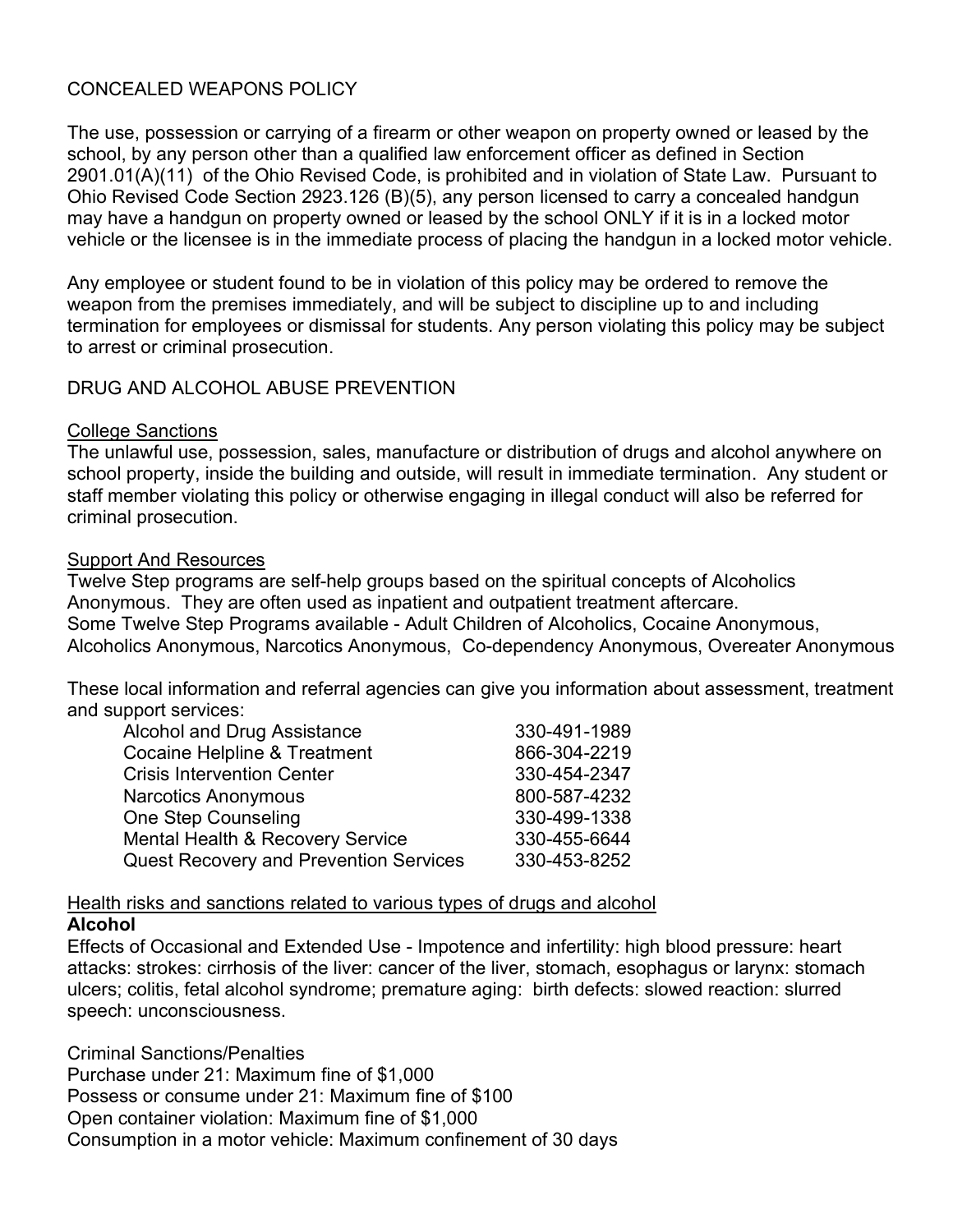#### Marijuana

Effects of Occasional and Extended Use - Chronic lung cancer, brain damage, high blood pressure, diminished immunity, premature aging, impairment of memory, diminished motor skills, birth defects, fetal alcohol syndrome, mood swings, loss of ambition, increased apathy, decline in school and work performance.

#### Criminal Sanctions/Penalties

Unlawful possession of use: Maximum penalties, depending on amount, may result in finr of \$5,000 and/or maximum confinement of 10 years.

Sell, offer to sell, or distribute for sale: Maximum fine of \$7,500 and/or maximum confinement of 25 years.

#### Nacrotics: Cocaine, Crack Cocaine

Effects of Occasional and Extended Use - Seizures, stroke, cardiac or respiratory arrest, convulsions, delirium, paranoia, insomnia, anxiety; irritability, nasal problems, powerful addiction, disorientation.

#### Criminal Sanctions/Penalties

Possession or use: ranges from rehab programs to substantial years of confinement and fines. Sell, offer to sell and distribute for sale: Penalty determined by the amount of substance, with fines in large amounts (exceeding \$1,000,000) and life imprisonment.

#### Narcotics: Heroin, Opium, Morphine

Effects of Occasional and Extended Use - Cardiac arrest, vein inflammation, insomnia, serum hepatitis, convulsions, skin abscesses, death, physical dependence, difficulty breathing, nausea, constricted pupils, panic.

#### Criminal Sanctions/Penalties

Possession or use : Ranges from rehabilitation programs to substantial years of confinement and fines.

Sell, offer to sell and distribute for sale: Penalty determined by the amount of the substance with fines in large amounts (exceeding \$1,000,000) and life imprisonment.

#### Narcotics: Other Controlled Substances (Lsd, Pcp)

Effects of Occasional and Extended Use - Hallucinations, distortion of senses, memory loss, disruption of motor skills, permanent cognitive damage, bizarre behavior, severe disorientation.

#### Criminal Sanctions/Penalties

Possession of use: Ranges from rehab programs to substantial years of confinement and fines. Sell, offer the sell and distribute for sale: Penalties determined by amount of substance with fines in large amounts (exceeding \$1,000,000) and life imprisonment.

### Narcotics: Depressants (Barbiturates And Tranquilizers)

Effects of Occasional and Extended Use - Death, coma, altered perception, physical dependence, dangerous withdrawal symptoms, staggered walk, difficulty breathing, slurred speech, psychological dependence.

#### Criminal Sanctions/Penalties

Possession or use: Ranges from rehab programs to substantial years of confinement and fines.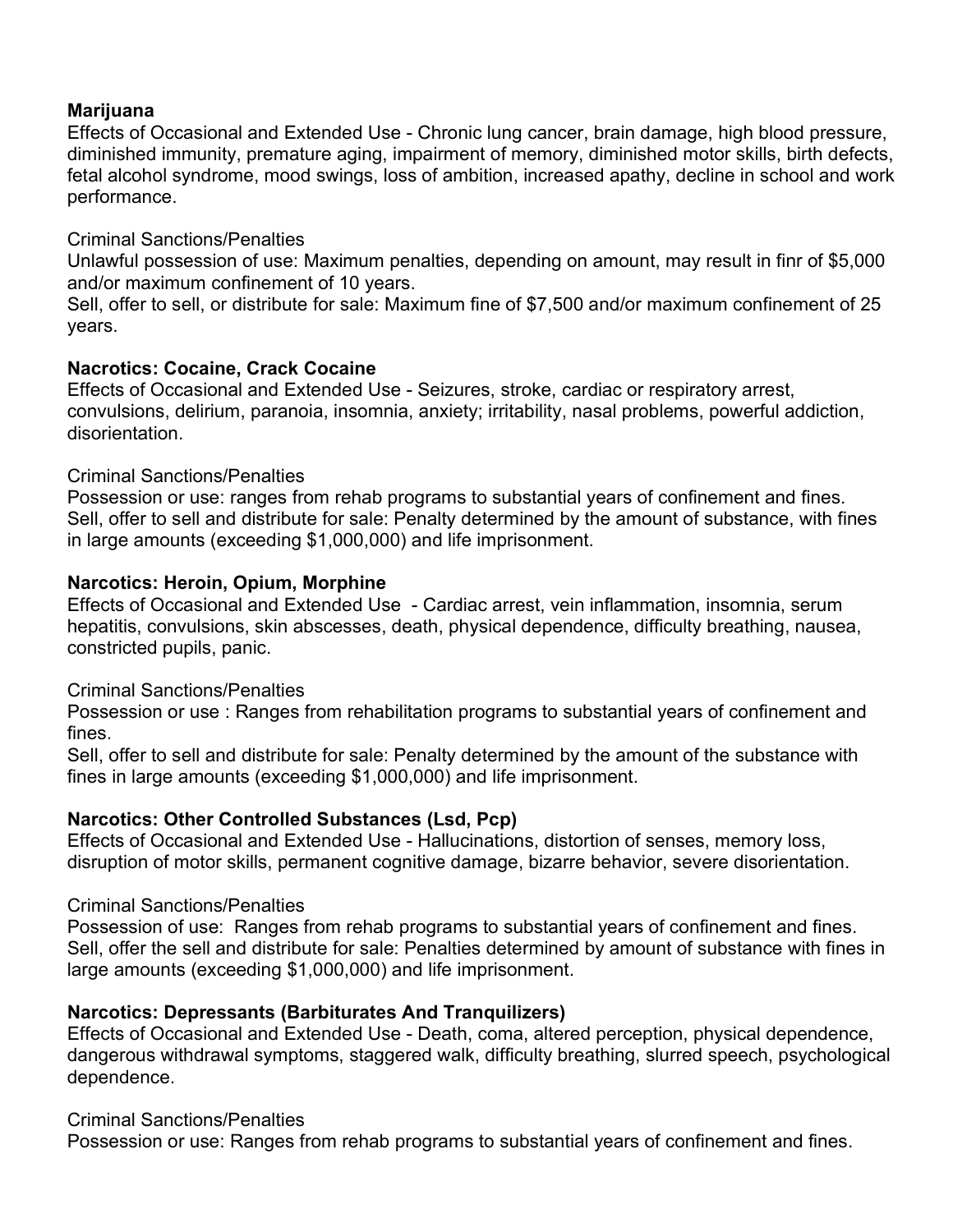Sell, offer for sale and distribute for sale: Penalty determined by the amount of substance with fines in large amounts (exceeding \$1,000,000) and life imprisonment.

Note: Distribution of controlled substances in or near schools and colleges can result in penalties twice the regular for the same offenses. Trafficking in drugs can result of forfeiture of property including motor vehicles, vessels, money, real property and other personal property.

#### POLICY ON COPYRIGHT INFRINGEMENT

Unauthorized distribution of copyrighted material, including unauthorized peer-to-peer file sharing, may be subject to civil and criminal liabilities. Students who infringe on copyright law using the school's information technology system may be subject to disciplinary action ranging from suspension up to termination from the program.

#### Summary of Civil and Criminal Penalties for Violation of Federal Copyright Laws

Copyright infringement is the act of exercising, without permission or legal authority, one or more of the exclusive rights granted to the copyright owner under section 106 of the Copyright Act (Title 17 of the United States Code). These rights include the right to reproduce or distribute a copyrighted work. In the file-sharing context, downloading or uploading substantial parts of a copyrighted work without authority constitutes an infringement. Penalties for copyright infringement include civil and criminal penalties. In general, anyone found liable for civil copyright infringement may be ordered to pay either actual damages or "statutory" damages affixed at not less than \$750 and not more than \$30,000 per work infringed. For "willful" infringement, a court may award up to \$150,000 per work infringed. A court can, in its discretion, also assess costs and attorneys' fees. For details, see Title 17, United States Code, Sections 504, 505. Willful copyright infringement can also result in criminal penalties, including imprisonment of up to five years and fines of up to \$250,000 per offense. For more information, please see the website of the U.S. Copyright Office at www.copyright.gov

### CAMPUS SECURITY

This report is prepared by October 1st each year to comply with the Jeanne Clery Disclosure of Campus Security Policy and Crime Statistics Act.

#### Crime and Emergency Response and Reporting

Students who observe or are involved in any type of crime or emergency situation which takes place at National Beauty College including the building, parking lot or area surrounding the building should notify a staff member immediately. If the victim wants the matter to be kept confidential and does not want to file charges, the school will abide by the victim's wishes as long as the situation does not affect the safety of other students and staff.

Staff members who observe or are involved in or who receive report of any type of crime or emergency situation which takes place at National Beauty College including the building, parking lot or area surrounding the building should notify the school's Director or other administrative staff member. If the Director or other administrative staff is not available, use professional judgment to determine if the situation warrants calling 911. The Director should be notified of any crime occurrence as soon as possible.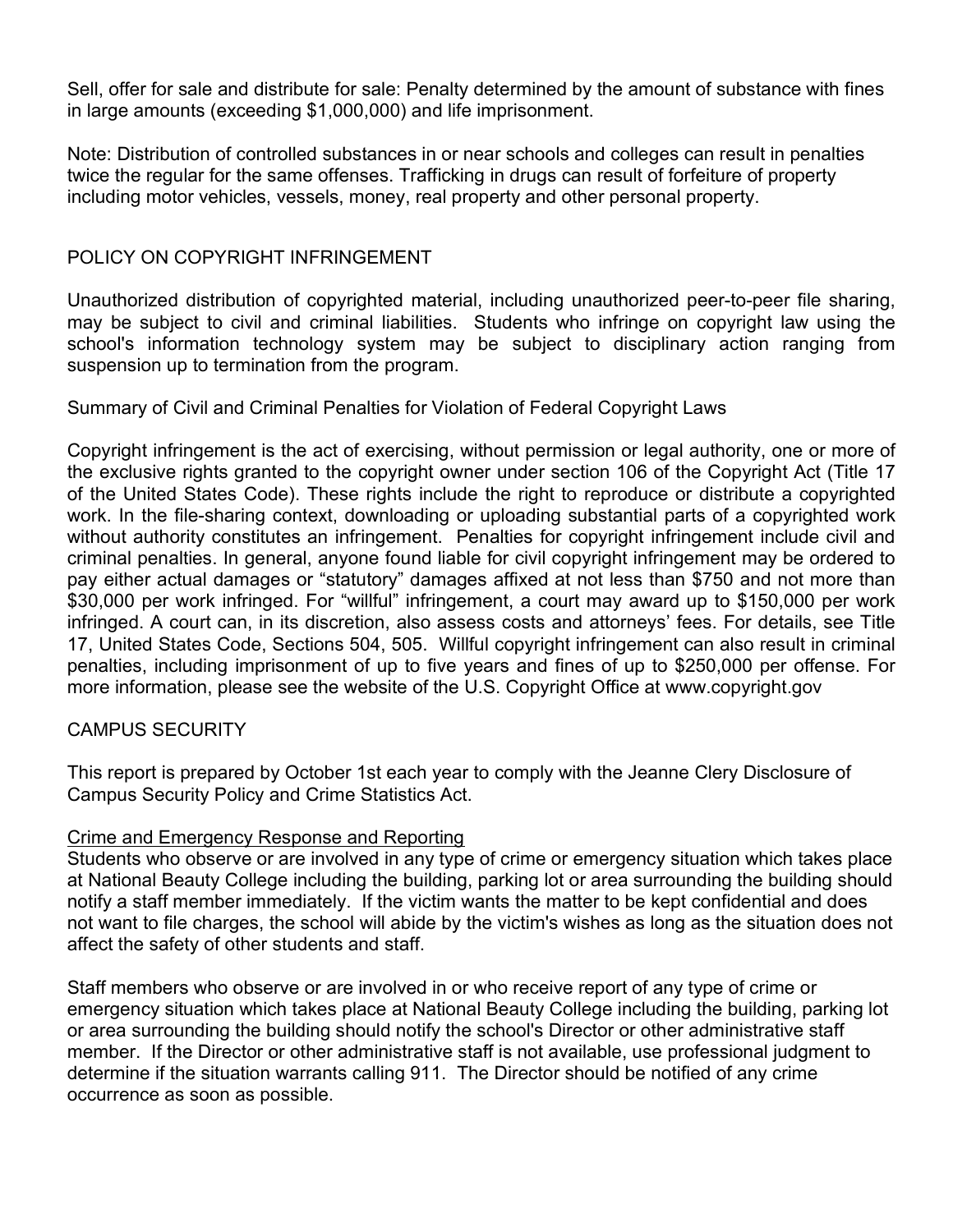The school's Director will review each crime on a case by case basis with other administrative staff and local or state law enforcement (if applicable) to determine if it is necessary to issue a warning notice of the crime to the students and staff. If it is decided that a warning is required, this warning will be issued by the Director in person to the staff and students. A message will also be sent to students and staff through the time clock system. The Director will also determine if the crime falls under the reporting requirements for the Campus Crime Report.

When a significant emergency or dangerous situation occurs on campus, the situation will be assessed by the school's Director or other administrative staff and a determination will be made whether students, staff and clients will be evacuated or directed to protected areas of the building. If the police or fire department are needed, 911 will be called.

In the event that the school should need to delay or cancel classes due to an emergency or inclement weather, students and staff should check the sources noted below for official notifications. Notifications indicating "closed" will represent the cancellation of both classes and student salon floor unless otherwise specified in the notification, i.e., classes cancelled.

Cancellation notifications will be posted via:

| <b>TV Stations:</b> | Channel 3            |
|---------------------|----------------------|
| Websites:           | Facebook, mix941.com |

The names and titles of the persons responsible for this process are: Cheryl Hall, Administrator Kristin Worley, Director Carolynn Snyder, Lori Hall, Managers

National Beauty College does not maintain a procedure for allowing victims or witnesses of a crime to report the crime on a voluntary, confidential basis. Major offenses such as rape, aggravated assault, robbery, and auto theft are reported to the local police who are deployed to solve and prosecute for these serious felony crimes.

#### Evacuation Plan

Diagrams are posted in each area and classroom of the school which will guide you to safety in the case of emergencies. Familiarize yourself with doors, exits and severe weather shelter areas. If you have a client, please make sure he/she is assisted to a safe area.

In the event an evacuation is necessary, remain calm, quiet and assembled and proceed to the nearest exit. To allow access to emergency personal and account for students, staff and customers, a centralized meeting place has been established the rear (east) parking lot of the building. Severe weather conditions may result in the need to take shelter. Shelter areas are located on the west side of the bottom level of the building.

Testing of emergency response and evacuation procedures, either announced or unannounced, will be performed at least annually and documented.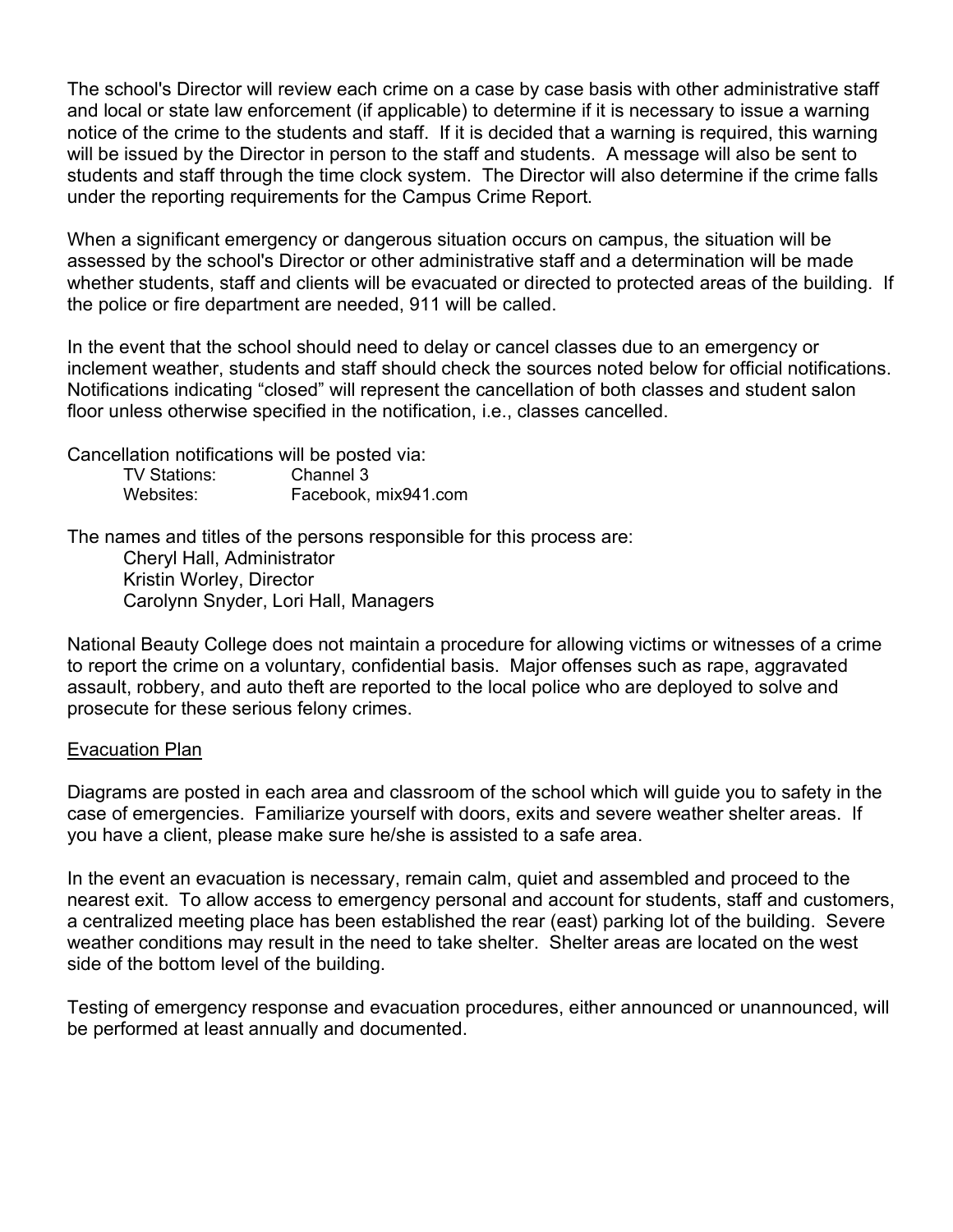### **School Access and Security Awareness**

Students should use the side entrance to enter and exit the school. This entrance requires a code to access the school. This code is changed periodically and should not be given to anyone. There is video and audio surveillance throughout the school and in the student/staff parking area. These cameras are there for the safety of students, staff and clients. All personal items should be kept locked in your locker. The school is not responsible for any lost or stolen property.

#### Dissemination of Information

The annual security report will be made available by October 1st each year and will be given to current students and staff via mail files/boxes, and reviewed in class. Information about major crimes or any type of activity that may threaten safety or security of property which happen during the year will also be made available using the students and staff via mail files/boxes. The school will keep a record of criminal violations in the Administration Offices, which may be viewed by anyone upon request.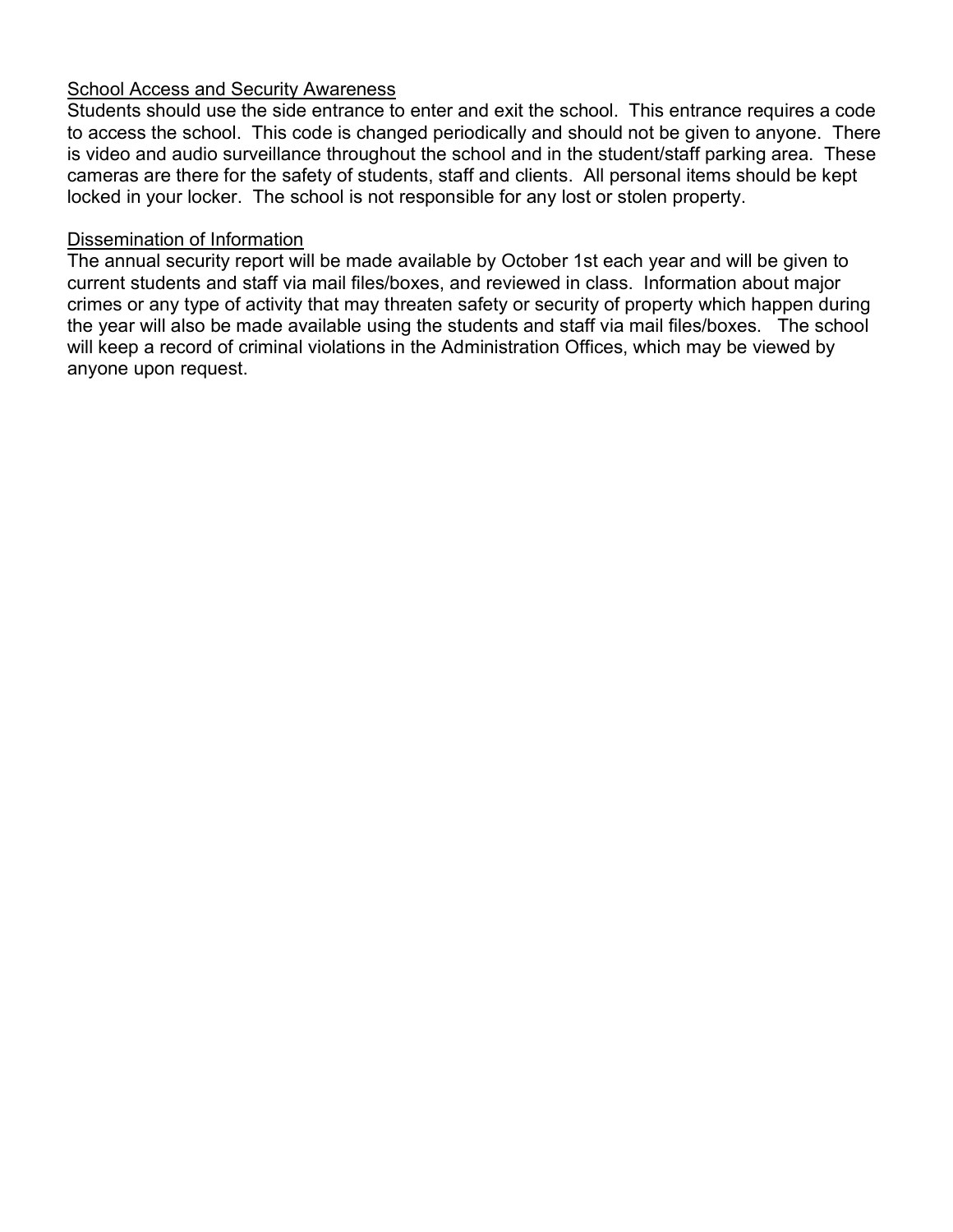### Ohio Administrative Code Chapter 4713-15 Sanitation; Communicable Diseases

#### 4713-15-01 General infection control.

At all times, except for the period during which a licensee or boutique services registration holder performs a service and prepares the service area for the next patron, the licensed or permitted facility shall be clean and maintained in accordance with the infection control procedures outlined in this chapter. Used and/or unclean equipment and implements shall be stored separate and apart from clean items, and must be properly cleaned and disinfected prior to use. Effective: 4/16/2018

4713-15-02 Methods of disinfection.

Any implements to be used on any patrons shall be properly sanitized and then disinfected. All chemicals used for disinfection shall meet the definition of "appropriate disinfectant" found in rule 4713-1-01 of the Administrative Code, and shall be used in accordance with manufacturer's instructions.

Effective: 2/16/2018

#### 4713-15-03 Disinfection of implements and spills; blood and body fluids.

(A) Disinfectants are inactivated and ineffective when the implement to be disinfected is visibly contaminated with debris, hair, dirt, oils, particulates, and/or when heavily soiled. Thus, non-porous implements and all salon surfaces shall be thoroughly cleaned prior to disinfection.

(1) All used non-porous implements shall first be cleaned with warm, soapy/ detergent water of dirt, debris, and or bodily fluids, and then disinfected by completely immersing in an appropriate disinfectant. A clean, covered container of adequate size shall be used for the wet disinfectant.

(2) All salon surfaces shall be thoroughly cleaned and then disinfected with an appropriate disinfectant before beginning a service.

(3) Disinfectants shall be prepared fresh at least daily. Disinfectants shall be prepared more than once a day if the solution becomes diluted or soiled.

(4) To ensure proper disinfection, non-porous implements and surfaces shall remain in contact with the appropriate disinfectant for the contact time recommended by the manufacturer, or for at least ten minutes if using a bleach solution.

(B) Porous implements shall be discarded after each use, and shall not be cleaned or disinfected for reuse.

(C) All bottles and/or containers other than the original manufacturers' container used for application of an appropriate disinfectant shall be properly labeled as to the contents.

(D) All spills of blood and/or bodily fluids shall be cleaned as soon as possible and disinfected with an appropriate disinfectant.

(1) Nonporous, single-use gloves shall be used to pick up waste.

(2) Any towel, cloth, or other item used to clean a spill of blood or bodily fluids shall be discarded by placing in double bags, or in a biohazard container.

(3) Any clothing affected by the spill shall be removed prior to returning to work.

(4) Any mops, brushes, buckets, or similar items used to clean the spill area shall be disinfected by immersing in a bleach solution mixed and used in accordance with rule 4713-1-01 of the Administrative Code.

(E) Any unused porous items shall be stored in a closed, dustproof cabinet, drawer, or container. Effective: 2/16/2018

#### 4713-15-04 Shampoo bowls.

After each use, all shampoo bowls, shampoo boards, and any other items used for shampooing shall be cleaned of hair and other debris, and then shall be disinfected using an appropriate disinfectant. Effective: 2/16/2018

#### 4713-15-05 Proper protection of neck.

No cape or similar article shall be placed directly against the neck of a patron. A licensee or boutique services registration holder shall use a paper neck band or a clean towel to prevent the cape or other similar article from coming into direct contact with a patron. No neck band of paper or cloth shall be used more than once. No towels shall be used more than once without proper laundering as described in rule  $4713-$ 15-11 of the Administrative Code.

Effective: 4/3/2017

#### 4713-15-06 Use of creams.

All creams and other semi-solid substances; except for products that are dispensed from a pump, squeeze, or spray container, shall be removed from containers with a disposable spatula or a non-porous spatula that has been cleaned and disinfected with an appropriate disinfectant.

Effective: 2/16/2018

#### 4713-15-07 Use of styptics.

Styptics to arrest bleeding shall be used only in liquid or powder form, and shall be applied by a single-use, disposable item. Effective: 2/16/2018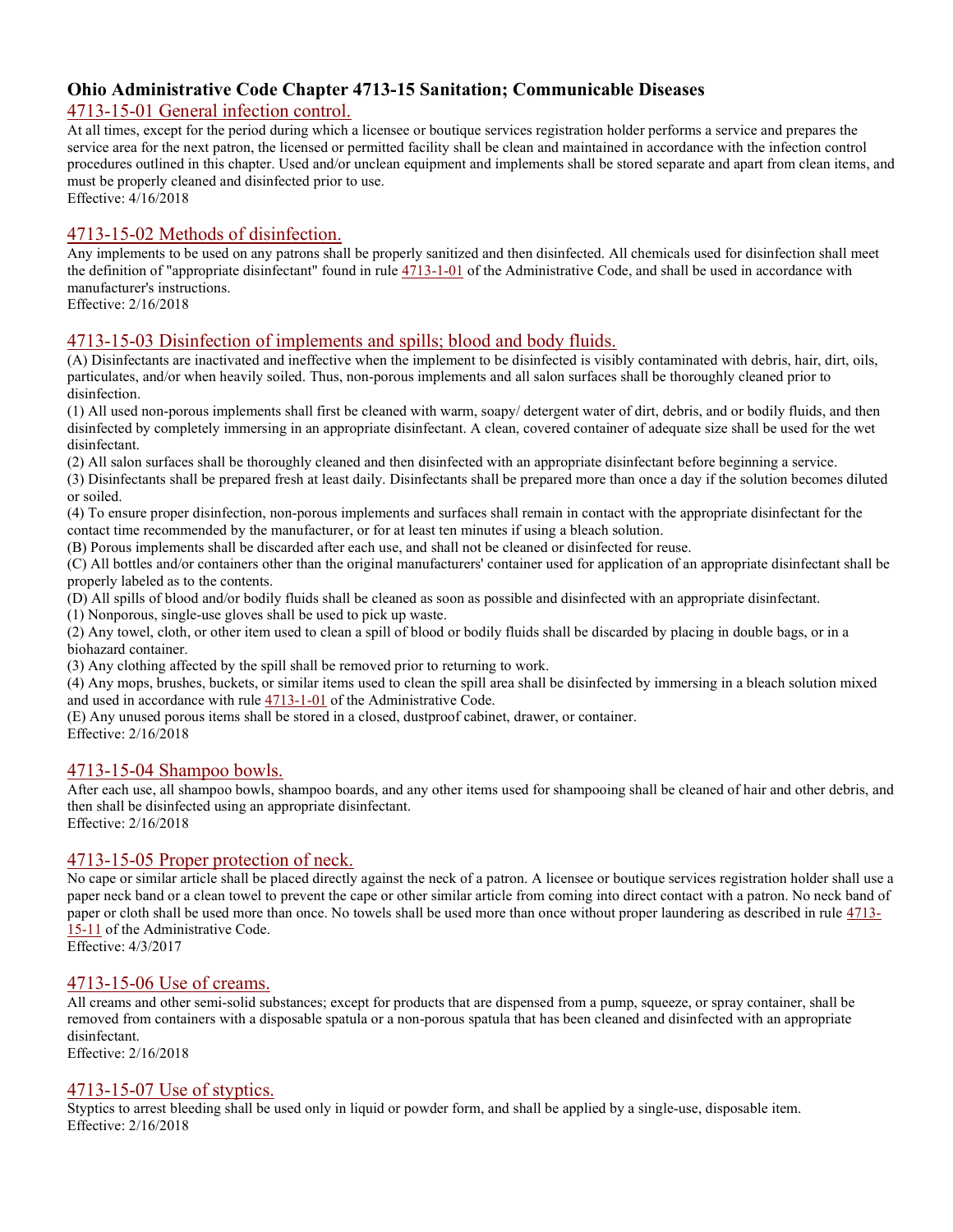#### 4713-15-09 Use of powder.

All powder shall be dispensed from a shaker or similar container and shall be applied with a single-use, disposable item, or a clean towel . No towels shall be used more than once without proper laundering as described in rule 4713-15-11 of the Administrative Code. Effective: 2/16/2018

#### 4713-15-10 Walls and floors.

At all times, walls, floors, ceilings, and fixtures shall be maintained in a safe condition, and kept reasonably free from hair, dirt and debris, except for the period during which a licensee performs a cosmetology service and prepares the service area for the next patron. Floor covering shall be totally nonabsorbent and shall extend at least in a three foot radius from the center of any styling or shampoo service chair or pedicure unit. For any service where a client removes shoes and socks, the salon shall provide single-use, disposable socks or sandals to prevent the client's bare feet from touching the floor, unless the client chooses to bring and wear their own socks or sandals. Effective: 2/16/2018

#### 4713-15-11 Proper laundering methods.

All cloth towels, robes, and similar items, except for those exposed to blood or body fluids as described in paragraph (D)(2) of rule 4713- 15-03 of the Administrative Code, shall be laundered through a commercial laundry service or onsite, in a washing machine with laundry detergent used according to manufacturer's directions . Laundering shall be completed using hot water, and laundered items shall be dried prior to use. A hamper or receptacle with solid sides shall be provided for all soiled towels and linens. Effective: 2/16/2018

#### 4713-15-13 Contagious/communicable diseases.

(A) Licensees and boutique registration holders shall not perform a service on a client who has visible swelling, eruption, redness, bruising on skin, rash, or a parasitic infestation in the area where a service is to be performed without written permission from a physician. (B) A licensee or boutique services registration holder who has visible swelling, eruption, redness, bruising on skin, rash, or a parasitic infestation shall not practice cosmetology or a branch of cosmetology, or otherwise provide a service in a salon without written permission from a physician.

(C) When a salon owner, manager, or individual assigned responsibility by the owner suspects a licensee, boutique services registration holder, or any individual working in the salon has visible swelling, eruption, redness, bruising on skin, rash, or a parasitic infestation, the salon shall have the individual provide a written statement from a physician that there is no danger of infection. The salon shall request the licensee, boutique services registration holder, or other individual not work until the individual provides the written statement from a physician.

(D) If a licensee, boutique services registration holder, patron, or other individual has exhibited the symptoms mentioned in paragraphs (A) and (B) of this rule, all areas and equipment that came in contact with the individual shall be cleaned and disinfected with an appropriate disinfectant.

Effective: 2/16/2018

#### 4713-15-15 Equipment sanitation.

(A) Salons shall maintain a copy of the manufacturer's/owner's manual for all equipment in service and shall follow the manufacturer's suggestions for cleaning the equipment.

(B) Pedicure units, including those that provide circulating, whirlpool or vacuum effects, and all removable parts (filters, screens, etc.) shall be cleaned and disinfected after each use. Such equipment shall also be flushed and maintained as recommended by its manufacturer.

(C) Electrically -heated equipment shall first be cleaned to remove any hair or debris , and may then be disinfected by either using the heat source of the electric equipment in the manner suggested by the equipment manufacturer, or by following the procedure for disinfecting electrical equipment described in paragraph (D) of this rule.

(D) Any other electrical equipment, including trimmers, clippers and attachments shall be cleaned and disinfected after each use. Such electrical equipment shall be disinfected by cleaning the equipment with an implement or other tool to remove foreign matter, and then saturating the equipment with, or immersing in, an appropriate disinfectant.

(E) Any implement or tool used to clean electrical equipment shall be cleaned of foreign matter and then disinfected with an appropriate disinfectant.

Effective: 2/16/2018

#### 4713-15-16 Food in a salon.

Salons offering food shall comply with local health board requirements. Five Year Review (FYR) Dates: 8/24/2018 and 08/24/2023

#### 4713-15-17 Rooms used for massage therapy, cosmetic therapy, or other professional services.

If cosmetic therapy, massage therapy, or other professional services are provided in a salon, the individual providing the service must comply with all infection control standards of their respective licensing agency, and the standards set forth in this chapter. Effective: 2/16/2018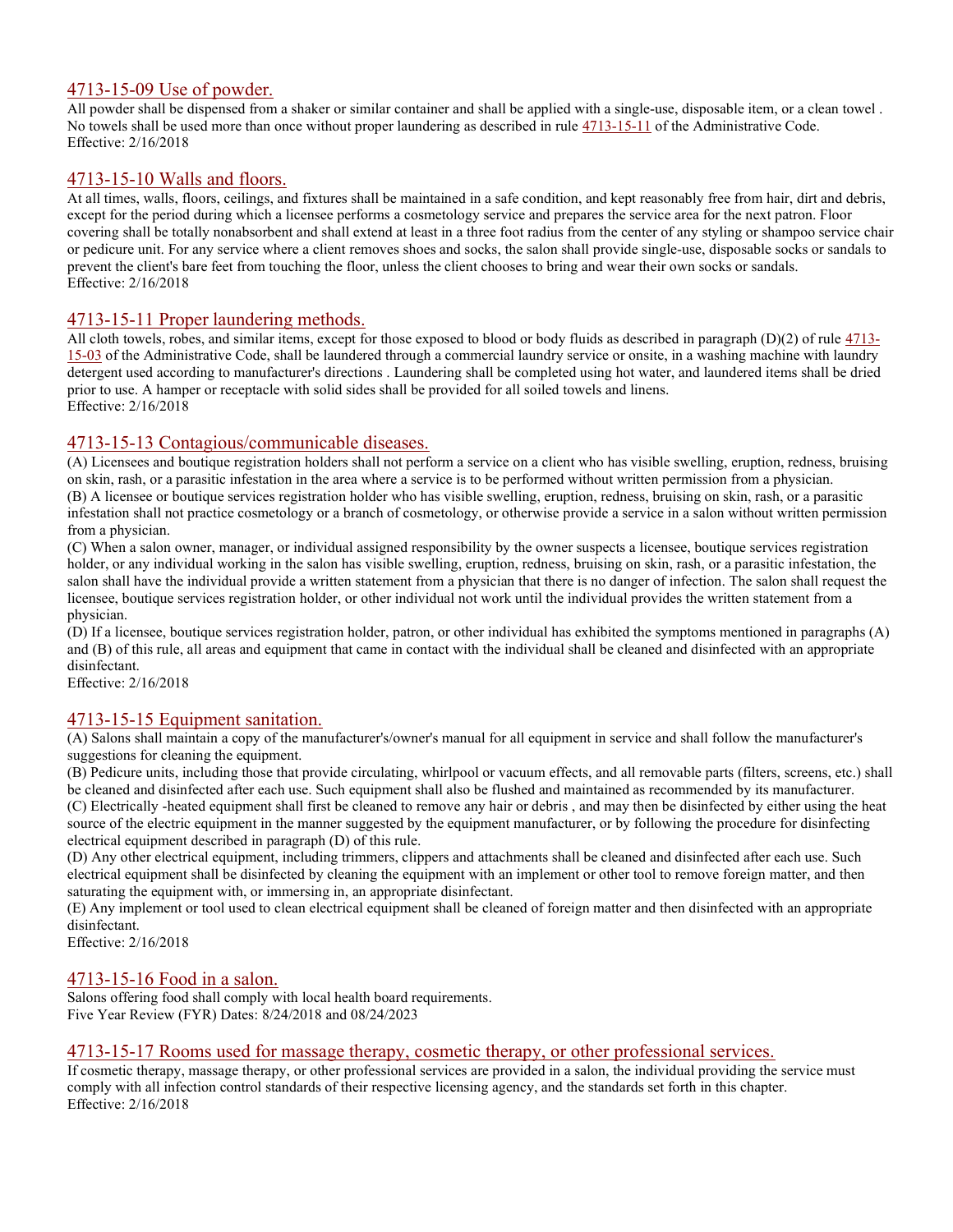| CRIMINAL OFFENSES ON CAMPUS                                            | 2019     | 2020     | 2021 |
|------------------------------------------------------------------------|----------|----------|------|
| Murder/Non-Negligent Manslaughter                                      | 0        | 0        | O    |
| Sex Offenses - Forcible                                                | O        | 0        | O    |
| Sex Offenses - Non-Forcible (incest & statutory rape)                  | 0        | 0        | 0    |
| Robbery                                                                | O        | 0        | O    |
| <b>Aggravated Assault</b>                                              | 0        | 0        | O    |
| <b>Burglary</b>                                                        | O        | 0        | n    |
| Motor Vehicle Theft                                                    | O        | 0        | 0    |
| Arson (if investigated by law enforcement & determined to be<br>arson) | $\Omega$ | $\Omega$ | O    |
| Domestic Violence                                                      | O        | 0        | O    |
| Dating Violence                                                        | O        | 0        | 0    |
| <b>Stalking</b>                                                        | O        | O        |      |

| CRIMINAL OFFENSES - PUBLIC PROPERTY                          | 2019 | 2020     | 2021 |
|--------------------------------------------------------------|------|----------|------|
| Murder/Non-Negligent Manslaughter                            | 0    | 0        | 0    |
| Sex Offenses - Forcible                                      | 0    | 0        | 0    |
| Sex Offenses - Non-Forcible (incest & statutory rape)        | 0    | 0        | 0    |
| Robbery                                                      | 0    | 0        | 0    |
| <b>Aggravated Assault</b>                                    | 0    | 0        | 0    |
| <b>Burglary</b>                                              | 0    | 0        | 0    |
| Motor Vehicle Theft                                          | O    | U        | 0    |
| Arson (if investigated by law enforcement & determined to be |      |          |      |
| arson)                                                       | 0    | $\Omega$ | 0    |
| Domestic Violence                                            | O    | 0        | 0    |
| Dating Violence                                              | 0    | 0        | 0    |
| <b>Stalking</b>                                              | 0    | 0        | O    |

| CRIMINAL OFFENSES - REPORTED BY LOCAL POLICE                 | 2019 | 2020         | 2021 |
|--------------------------------------------------------------|------|--------------|------|
| Murder/Non-Negligent Manslaughter                            | 0    | 0            | 0    |
| Sex Offenses - Forcible                                      | 0    | 0            | 0    |
| Sex Offenses - Non-Forcible (incest & statutory rape)        | 0    | <sup>0</sup> | 0    |
| Robbery                                                      | 0    | 0            | 0    |
| <b>Aggravated Assault</b>                                    | 0    | 0            | 0    |
| <b>Burglary</b>                                              | 0    | 0            | 0    |
| Motor Vehicle Theft                                          | 0    | 0            | 0    |
| Arson (if investigated by law enforcement & determined to be |      |              |      |
| arson)                                                       | O    | $\Omega$     | O    |
| Domestic Violence                                            | O    | $\Omega$     | O    |
| Dating Violence                                              | 0    | $\Omega$     | 0    |
| Stalking                                                     | ი    | O            | ŋ    |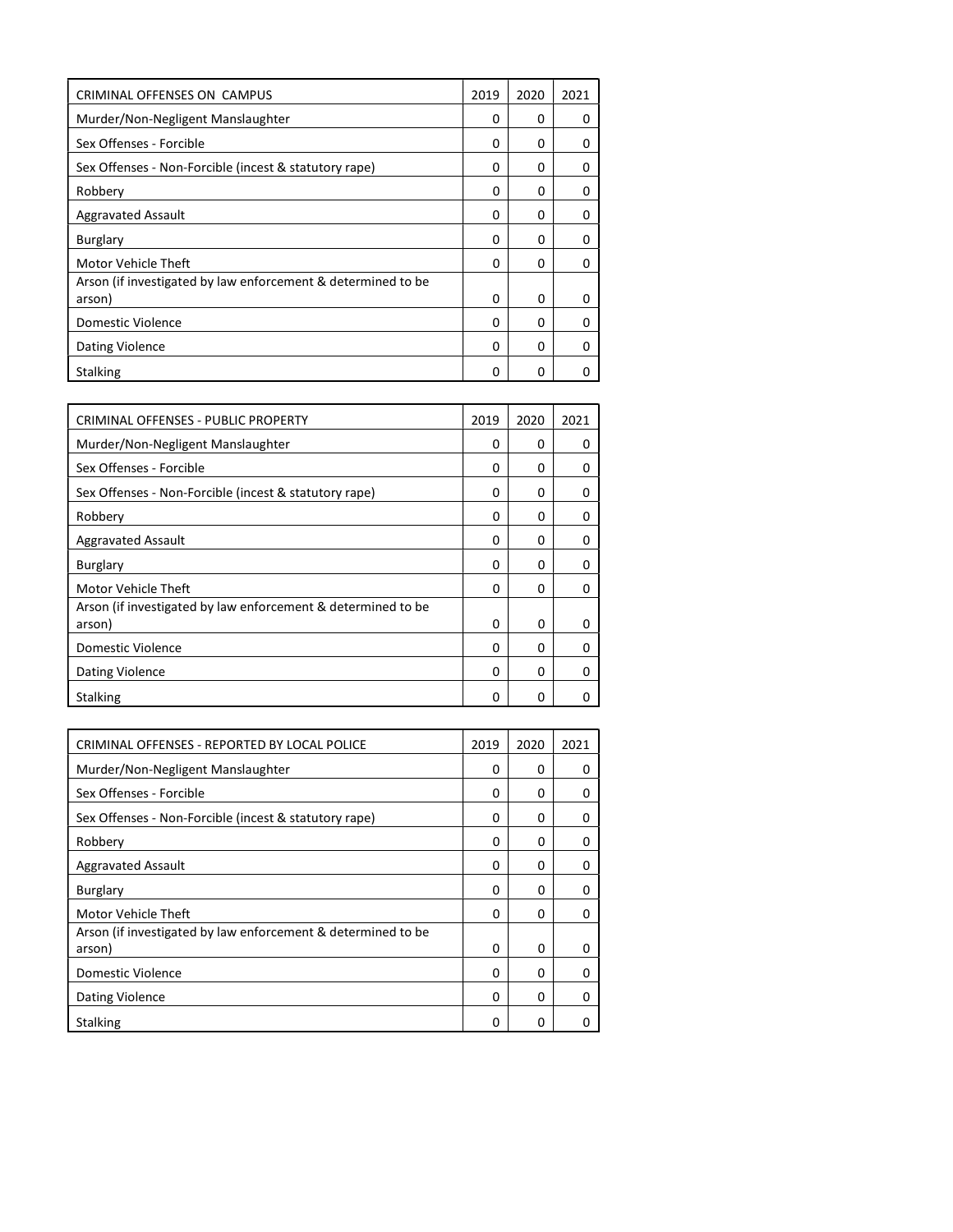| <b>HATE CRIMES ON CAMPUS</b>                                           | 2019     | 2020     | 2021 |
|------------------------------------------------------------------------|----------|----------|------|
| Murder/Non-Negligent Manslaughter                                      | O        | O        | 0    |
| Sex Offenses - Forcible                                                | 0        | 0        | 0    |
| Sex Offenses - Non-Forcible (incest & statutory rape)                  | 0        | 0        | 0    |
| Robbery                                                                | 0        | 0        | 0    |
| <b>Aggravated Assault</b>                                              | $\Omega$ | 0        | 0    |
| <b>Burglary</b>                                                        | 0        | 0        | 0    |
| Motor Vehicle Theft                                                    | O        | 0        | 0    |
| Arson (if investigated by law enforcement & determined to be<br>arson) | $\Omega$ | 0        | 0    |
| Simple Assault                                                         | 0        | 0        | 0    |
| Larceny-theft                                                          | 0        | 0        | 0    |
| Intimidation                                                           | $\Omega$ | $\Omega$ | ŋ    |
| Destruction/Damage/Vandalism of Property                               | $\Omega$ | 0        | n    |

| <b>HATE CRIMES - PUBLIC PROPERTY</b>                                   | 2019 | 2020 | 2021 |
|------------------------------------------------------------------------|------|------|------|
| Murder/Non-Negligent Manslaughter                                      | 0    | O    | 0    |
| Sex Offenses - Forcible                                                | O    | 0    | 0    |
| Sex Offenses - Non-Forcible (incest & statutory rape)                  | 0    | 0    | 0    |
| Robbery                                                                | 0    | 0    | 0    |
| Aggravated Assault                                                     | 0    | 0    | 0    |
| <b>Burglary</b>                                                        | O    | 0    | 0    |
| Motor Vehicle Theft                                                    | O    | 0    | 0    |
| Arson (if investigated by law enforcement & determined to be<br>arson) | 0    | 0    | 0    |
| Simple Assault                                                         | 0    | 0    | 0    |
| Larceny-theft                                                          | 0    | 0    | 0    |
| Intimidation                                                           | O    | 0    | 0    |
| Destruction/Damage/Vandalism of Property                               | O    | O    | 0    |

| HATE CRIMES - REPORTED BY LOCAL POLICE                                 | 2019     | 2020 | 2021 |
|------------------------------------------------------------------------|----------|------|------|
| Murder/Non-Negligent Manslaughter                                      | 0        | 0    | 0    |
| Sex Offenses - Forcible                                                | 0        | 0    | 0    |
| Sex Offenses - Non-Forcible (incest & statutory rape)                  | 0        | O    | 0    |
| Robbery                                                                | O        | 0    | 0    |
| <b>Aggravated Assault</b>                                              | 0        | 0    | 0    |
| Burglary                                                               | O        | 0    | 0    |
| Motor Vehicle Theft                                                    | O        | 0    | 0    |
| Arson (if investigated by law enforcement & determined to be<br>arson) | $\Omega$ | 0    | 0    |
| Simple Assault                                                         | 0        | 0    | 0    |
| Larceny-theft                                                          | O        | 0    | 0    |
| Intimidation                                                           | 0        | 0    | 0    |
| Destruction/Damage/Vandalism of Property                               | 0        | O    | O    |